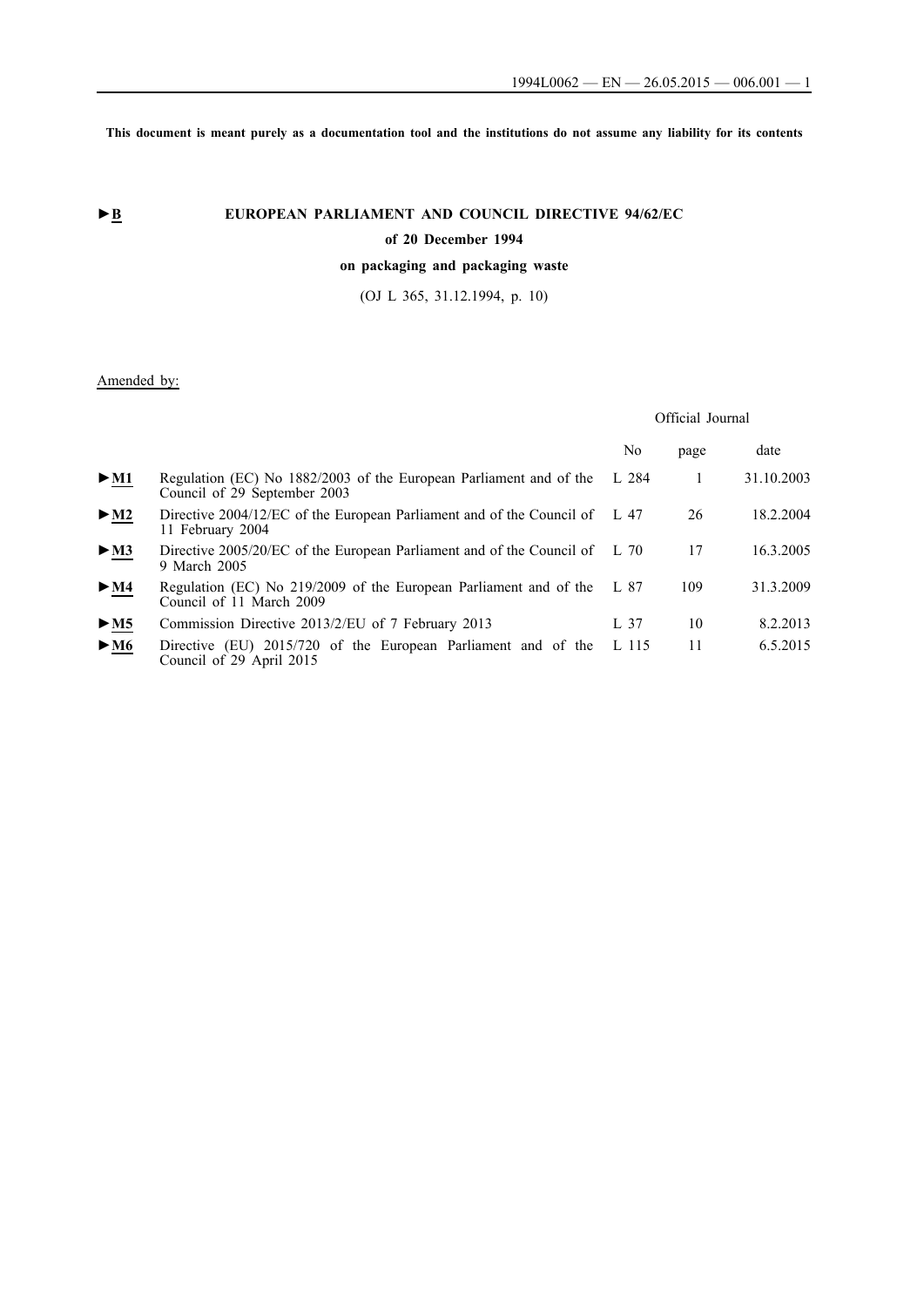#### **EUROPEAN PARLIAMENT AND COUNCIL DIRECTIVE 94/62/EC**

#### **of 20 December 1994**

#### **on packaging and packaging waste**

THE EUROPEAN PARLIAMENT AND THE COUNCIL OF THE EUROPEAN UNION,

Having regard to the Treaty establishing the European Community, and in particular Article 100a thereof,

Having regard to the proposal from the Commission  $(1)$ ,

Having regard to the opinion of the Economic and Social Committee  $(2)$ ,

Acting in accordance with the procedure laid down in Article 189b of the Treaty  $(3)$ ,

Whereas the differing national measures concerning the management of packaging and packaging waste should be harmonized in order, on the one hand, to prevent any impact thereof on the environment or to reduce such impact, thus providing a high level of environmental protection, and, on the other hand, to ensure the functioning of the internal market and to avoid obstacles to trade and distortion and restriction of competition within the Community;

Whereas the best means of preventing the creation of packaging waste is to reduce the overall volume of packaging;

Whereas it is important, in relation of the objectives of this Directive, to respect the general principle that measures taken in one Member State to protect the environment should not adversely affect the ability of other Member States to achieve the objectives of the Directive;

Whereas the reduction of waste is essential for the sustainable growth specifically called for by the Treaty on European Union;

Whereas this Directive should cover all types of packaging placed on the market and all packaging waste; whereas; therefore, Council Directive 85/339/EEC of 27 June 1985 on containers of liquids for human consumption (4) should be repealed;

- (1) OJ No C 263, 12.10.1992, p. 1 and OJ No C 285, 21.10.1993, p. 1.
- (2) OJ No C 129, 10.5.1993, p. 18.
- (3) Opinion of the European Parliament of 23 June 1993 (OJ No C 194, 19.7.1993, p. 177), common position of the Council of 4 March 1994 (OJ No C 137, 19.5.1994, p. 65) and Decision of the European Parliament of 4 May 1994 (OJ No C 205, 25.7.1994, p. 163). Confirmed on 2 December 1993 (OJ No C 342, 20.12.1993, p. 15). Joint text of the Conciliation Committee of 8 November 1994.

<sup>(4)</sup> OJ No L 176, 6.7.1985, p. 18. Directive as amended by Directive 91/629/EEC (OJ No L 377, 31.12.1991, p. 48).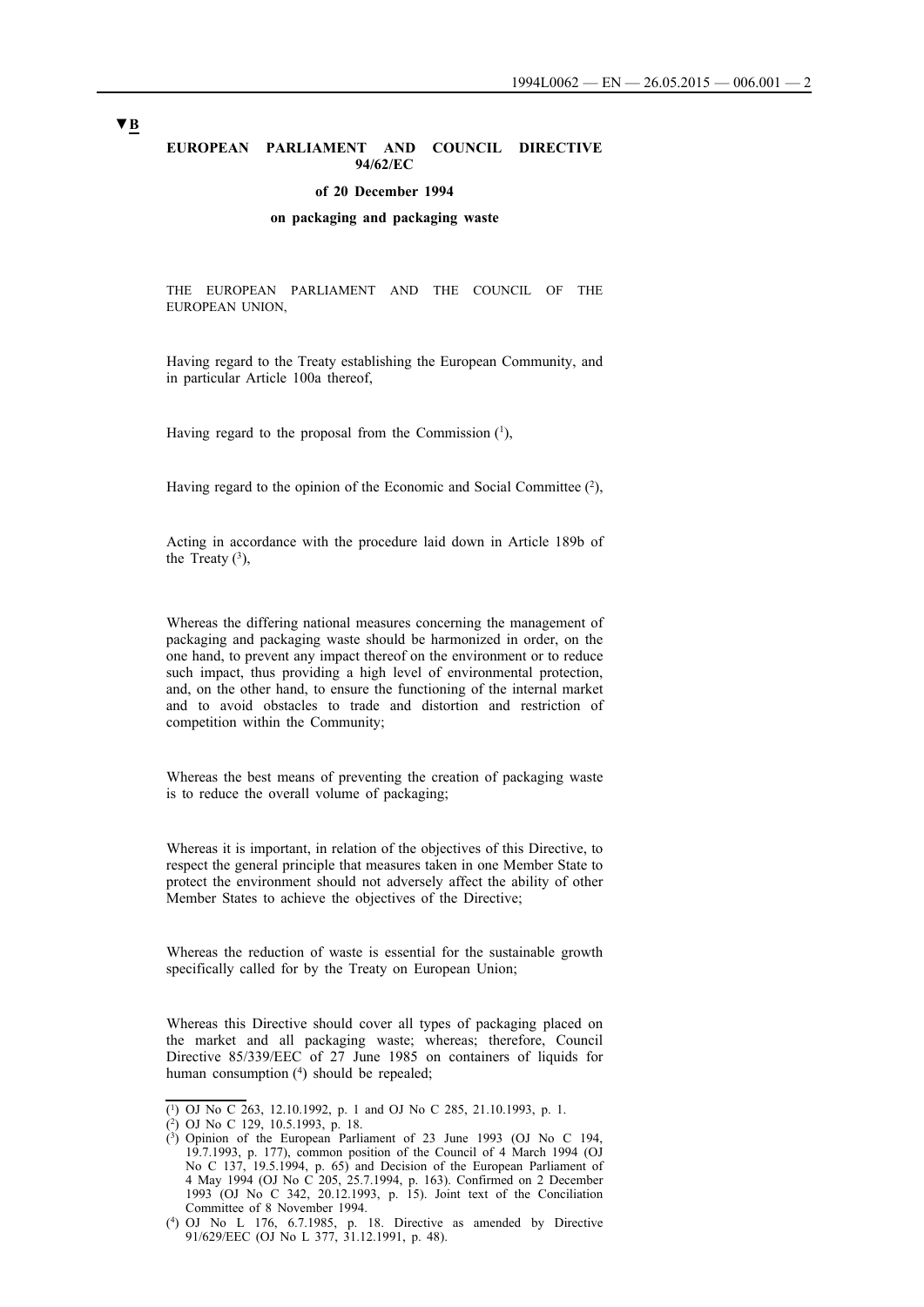Whereas packaging has a vital social and economic function and therefore measures provided for in this Directive should apply without prejudice to other relevant legislative requirements affecting quality and transport of packaging or packaged goods;

Whereas, in line with the Community strategy for waste management set out in Council resolution of 7 May 1990 on waste policy  $(1)$  and Council Directive  $75/442/EEC$  of  $15$  July 1975 on waste  $(2)$ , the management of packaging and packaging waste should include as a first priority, prevention of packaging waste and, as additional fundamental principles, reuse of packaging, recycling and other forms of recovering packaging waste and, hence, reduction of the final disposal of such waste;

Whereas, until scientific and technological progress is made with regard to recovery processes, reuse and recycling should be considered preferable in terms of environmental impact; whereas this requires the setting up in the Member States of systems guaranteeing the return of used packaging and/or packaging waste; whereas life-cycle assessments should be completed as soon as possible to justify a clear hierarchy between reusable, recyclable and recoverable packaging;

Whereas prevention of packaging waste shall be carried out through appropriate measures, including initiatives taken within the Member States in accordance with the objectives of this Directive;

Whereas Member States may encourage, in accordance with the Treaty, reuse systems of packaging which can be reused in an environmentally sound manner, in order to take advantage of the contribution of such systems to environmental protection;

Whereas from an environmental point of view recycling should be regarded as an important part of recovery with a particular view to reducing the consumption of energy and of primary raw materials and the final disposal of waste;

Whereas energy recovery is one effective means of packaging waste recovery;

Whereas targets set in Member States for the recovery and recycling of packaging waste should be confined within certain ranges so as to take account of the different situations in Member States and to avoid creating barriers to trade and distortion of competition;

<sup>(1)</sup> OJ No C 122, 18.5.1990, p. 2.

<sup>(2)</sup> OJ No L 194, 25.7.1975, p. 39. Directive as last amended by Directive 91/156/EEC (OJ No L 78, 26.3.1991, p. 32).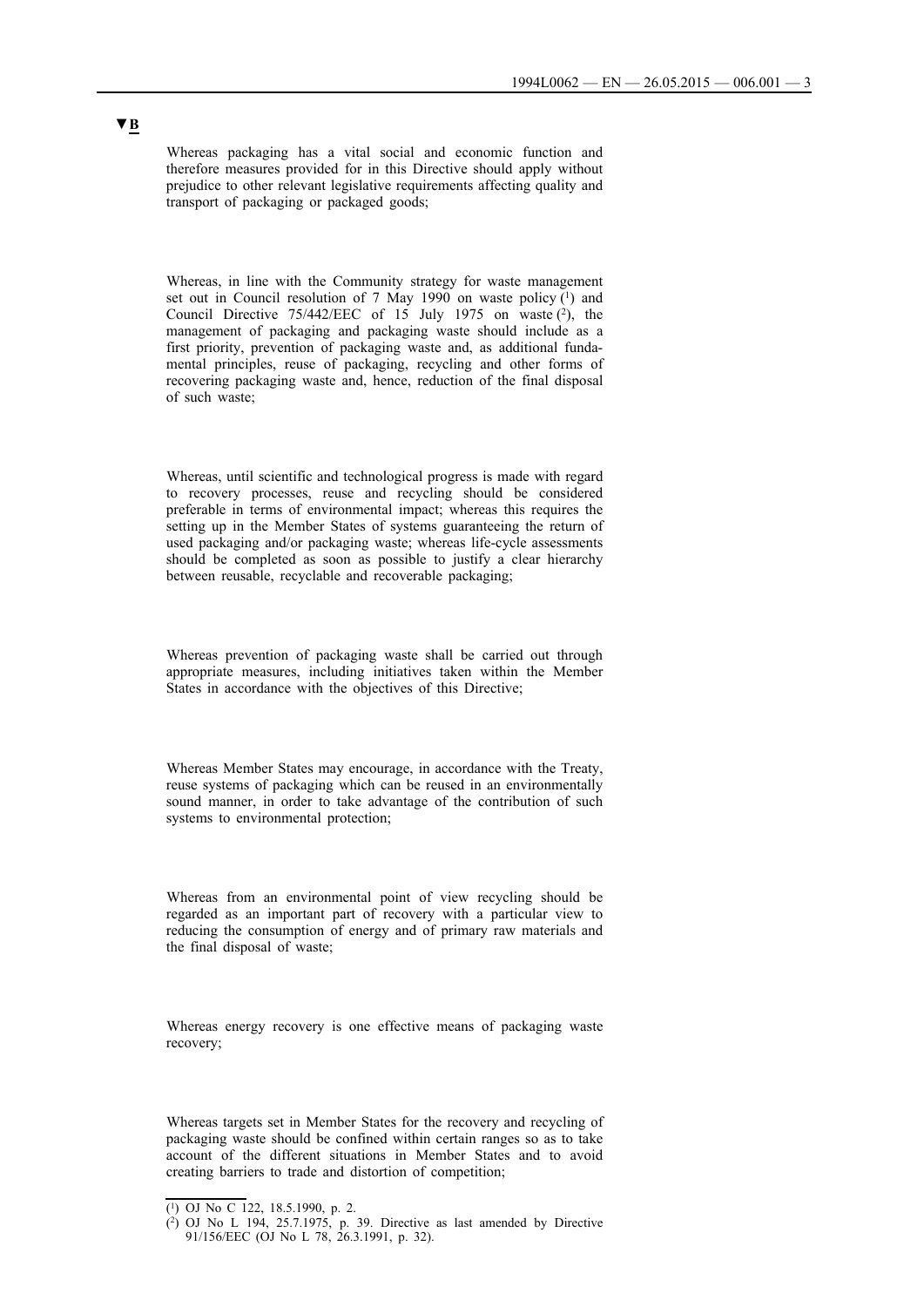Whereas, in order to achieve results in the medium term and to give economic operators, consumers and public authorities the necessary perspective for the longer term, a medium-term deadline should be set for attaining the aforementioned targets and a long-term deadline set for targets to be determined at a later stage with a view to substantially increasing those targets;

Whereas the European Parliament and the Council should, on the basis of reports by the Commission, examine the practical experience gained in Member States in working towards the aforementioned targets and the findings of scientific research and evaluation techniques such as eco-balances;

Whereas Member States which have, or will set, programmes going beyond such target ranges should be permitted to pursue those targets in the interest of a high level of environmental protection on condition shat such measures avoid disturbances on the internal market and do not prevent other Member States from complying with this Directive; whereas the Commission should confirm such measures after appropriate verification;

Whereas, on the other hand, certain Member States may be allowed to adopt lower targets because of the specific circumstances in those Member States, on condition that they achieve a minimum target for recovery within the standard deadline, and the standard targets by a later deadline;

Whereas the management of packaging and packaging waste requires the Member States to set up return, collection and recovery systems; whereas such systems should be open to the participation of all interested parties and be designed to avoid discrimination against imported products and barriers to trade or distortions of competition and to guarantee the maximum possible return of packaging and packaging waste, in accordance with the Treaty;

Whereas the issue of Community marking of packaging requires further study, but should be decided by the Community in the near future;

Whereas, in order to minimize the impact of packaging and packaging waste on the environment and to avoid barriers to trade and distortion of competition, it is also necessary to define the essential requirements governing the composition and the reusable and recoverable (including recyclable) nature of packaging;

Whereas the presence of noxious metals and other substances in packaging should be limited in view of their environmental impact (in particular in the light of their likely presence in emissions or ash when packaging is incinerated, or in leachate when packaging is landfilled); whereas it is essential, as a first step towards reducing the toxicity of packaging waste, to prevent the addition of noxious heavy metals to packaging and ensure that such substances are not released into the environment, with appropriate exemptions which should be determined by the Commission in specific cases under a Committee procedure;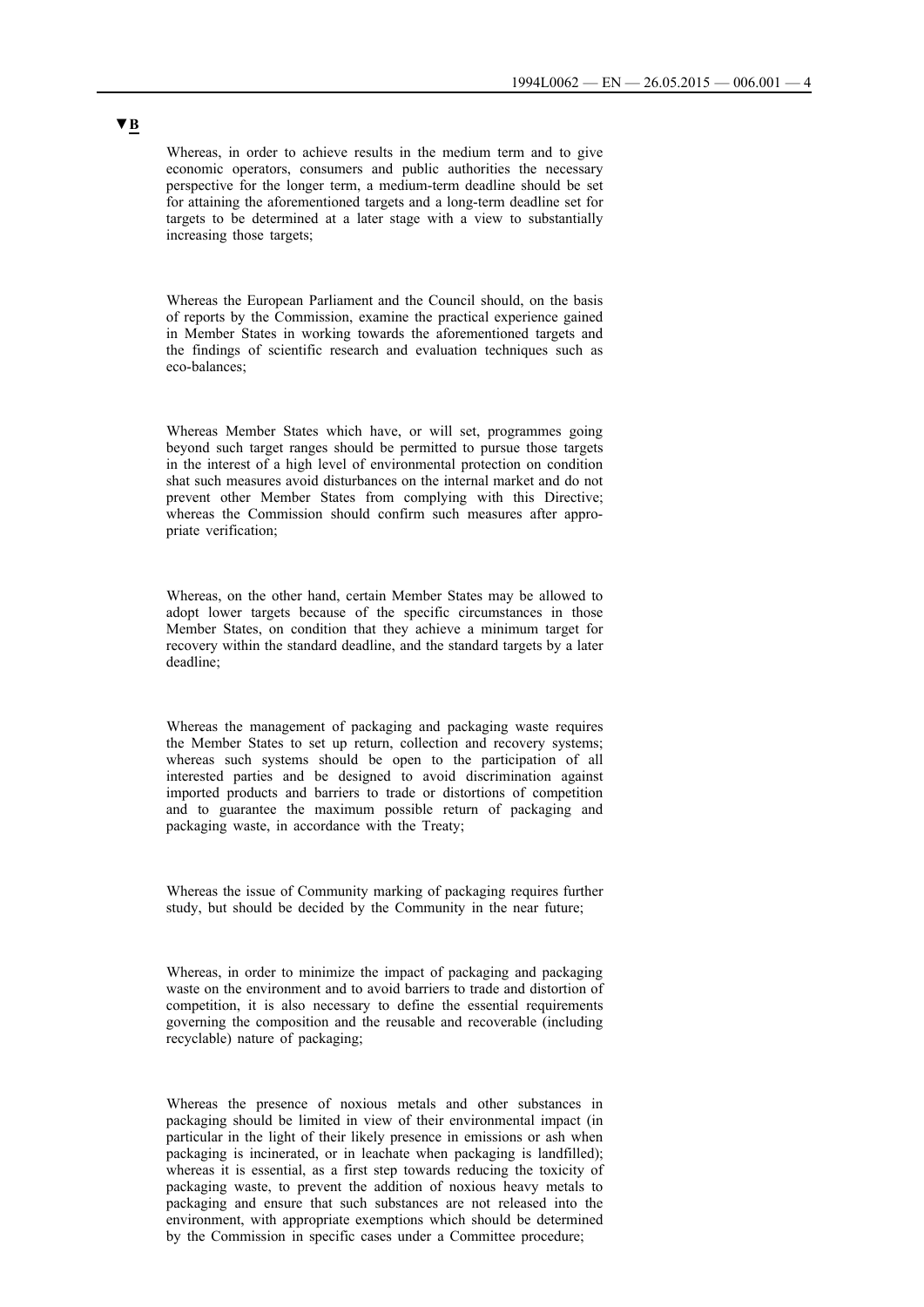Whereas, if a high level of recycling is to be attained and health and safety problems are to be avoided by those employed to collect and process packaging waste, it is essential for such waste to be sorted at source;

Whereas the requirements for the manufacturing of packaging should not apply to packaging used for a given product before the date of entry into force of this Directive; whereas a transition period for the marketing of packaging is also required;

Whereas the timing of the provision on the placing on the market of packaging which meets all essential requirements should take account of the fact that European standards are being prepared by the competent standardization body; whereas, however, the provisions on means of proof of conformity of national standards should apply without delay;

Whereas the preparation of European standards for essential requirements and other related issues should be promoted;

Whereas the measures provided for in this Directive imply the development of recovery and recycling capacities and market outlets for recycled packaging materials;

Whereas the inclusion of recycled material in packaging should not contradict relevant provisions on hygiene, health and consumer safety;

Whereas Community-wide data on packaging and packaging waste are needed in order to monitor the implementation of the objectives of this Directive;

Whereas it is essential that all those involved in the production, use, import and distribution of packaging and packaged products become more aware of the extent to which packaging becomes waste, and that in accordance with the polluter-pays principle they accept responsibility for such waste; whereas the development and implementation of the measures provided for in this Directive should involve and require the close cooperation of all the partners, where appropriate, within a spirit of shared responsibility;

Whereas consumers play a key role in the management of packaging and packaging waste and thus have to be adequately informed in order to adapt their behaviour and attitudes;

Whereas the inclusion of a specific chapter on the management of packaging and packaging waste in the waste management plans required pursuant to Directive 75/442/EEC will contribute to the effective implementation of this Directive;

Whereas, in order to facilitate the achievement of the objectives of this Directive, it may be appropriate for the Community and the Member States to use economic instruments in accordance with the provisions of the Treaty, so as to avoid new forms of protectionism;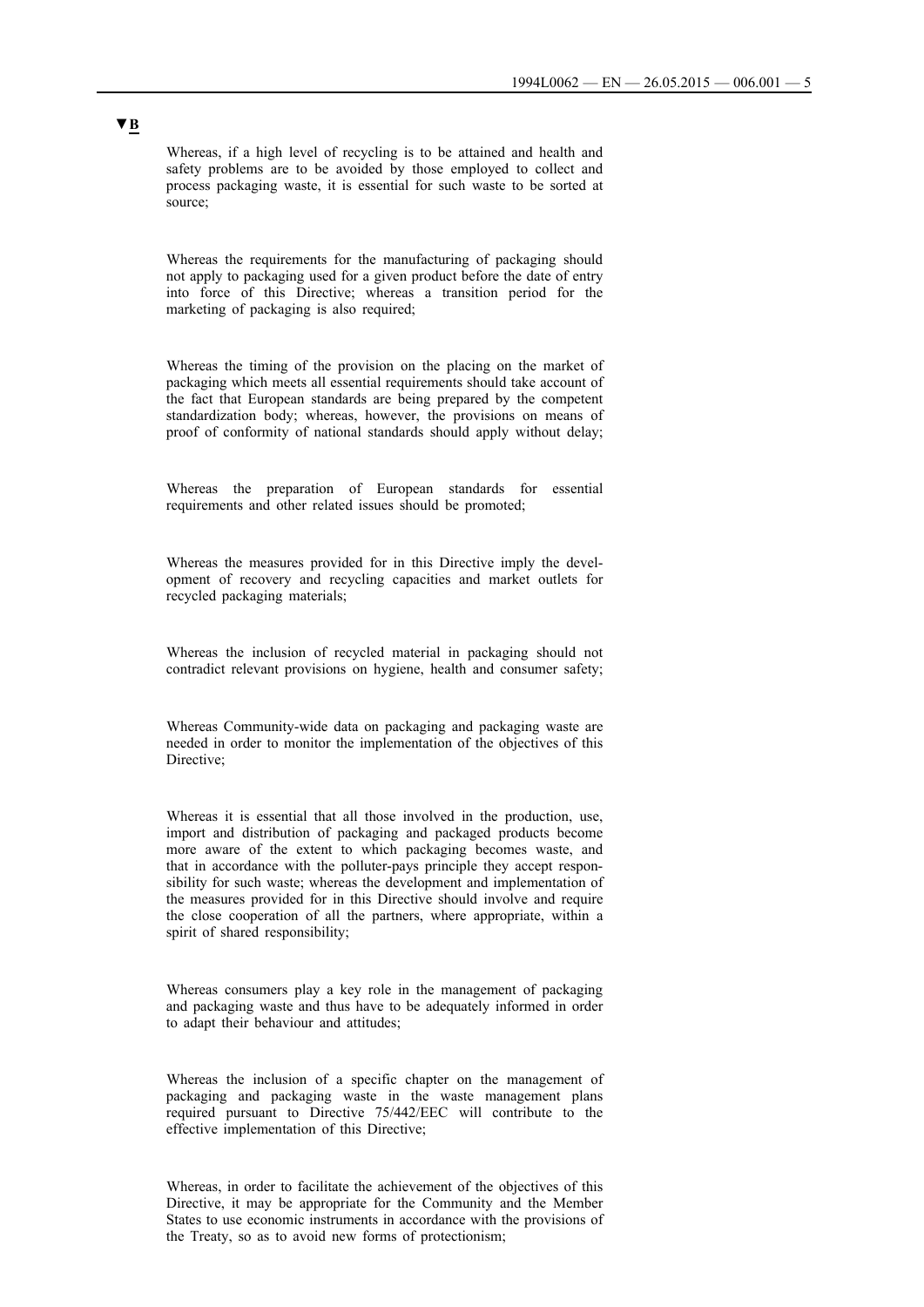Whereas Member States should, without prejudice to Council Directive 83/189/EEC of 28 March 1983 laying down a procedure for the provision of information in the field of technical standards and regulations  $(1)$ , notify the Commission of drafts of any measures they intend to adopt before adopting them, so that it can be established whether or not they comply with the Directive;

Whereas the adaptation to scientific and technical progress of the packaging identification system and the formats relating to a database system should be ensured by the Commission under a committee procedure;

Whereas it is necessary to provide for specific measures to be taken to deal with any difficulties encountered in the implementation of this Directive in accordance, where appropriate, with the same committee procedure,

## HAVE ADOPTED THIS DIRECTIVE:

### *Article 1*

## **Objectives**

1. This Directive aims to harmonize national measures concerning the management of packaging and packaging waste in order, on the one hand, to prevent any impact thereof on the environment of all Member States as well as of third countries or to reduce such impact, thus providing a high level of environmental protection, and, on the other hand, to ensure the functioning of the internal market and to avoid obstacles to trade and distortion and restriction of competition within the Community.

2. To this end this Directive lays down measures aimed, as a first priority, at preventing the production of packaging waste and, as additional fundamental principles, at reusing packaging, at recycling and other forms of recovering packaging waste and, hence, at reducing the final disposal of such waste.

### *Article 2*

### **Scope**

1. This Directive covers all packaging placed on the market in the Community and all packaging waste, whether it is used or released at industrial, commercial, office, shop, service, household or any other level, regardless of the material used.

2. This Directive shall apply without prejudice to existing quality requirements for packaging such as those regarding safety, the protection of health and the hygiene of the packed products or to existing transport requirements or to the provisions of Council Directive 91/689/EEC of 12 December 1991 on hazardous waste <sup>(2)</sup>.

<sup>(1)</sup> OJ No L 109, 26.4.1983, p. 8. Directive as last amended by Directive 92/400/EEC (OJ No L 221, 6.8.1992, p. 55).

<sup>(2)</sup> OJ No L 377, 31.12.1991, p. 20.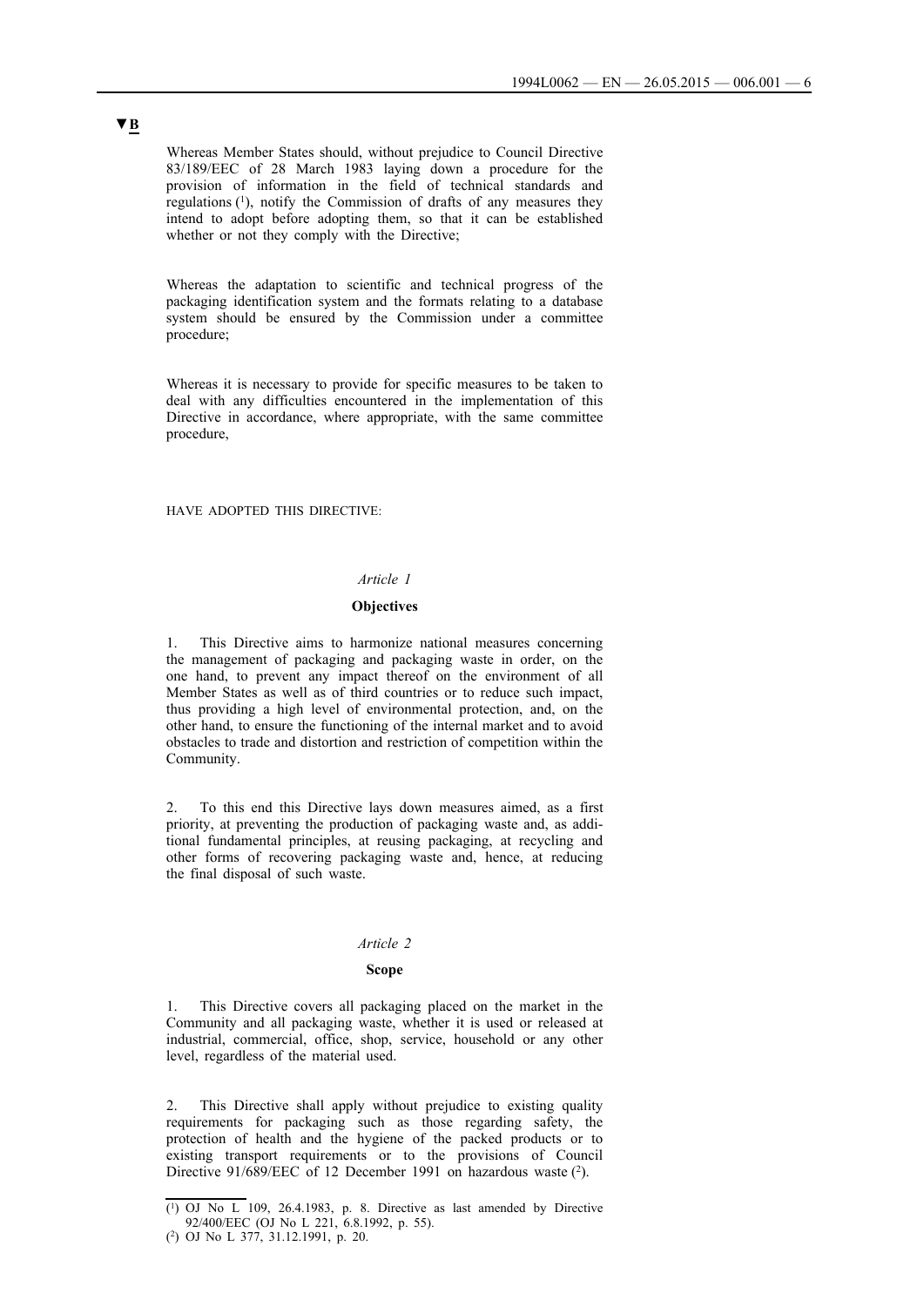## **Definitions**

For the purposes of this Directive:

1. 'packaging' shall mean all products made of any materials of any nature to be used for the containment, protection, handling, delivery and presentation of goods, from raw materials to processed goods, from the producer to the user or the consumer. 'Non-returnable' items used for the same purposes shall also be considered to constitute packaging.

'Packaging' consists only of:

- (a) sales packaging or primary packaging, i. e. packaging conceived so as to constitute a sales unit to the final user or consumer at the point of purchase;
- (b) grouped packaging or secondary packaging, i. e. packaging conceived so as to constitute at the point of purchase a grouping of a certain number of sales units whether the latter is sold as such to the final user or consumer or whether it serves only as a means to replenish the shelves at the point of sale; it can be removed from the product without affecting its characteristics;
- (c) transport packaging or tertiary packaging, i. e. packaging conceived so as to facilitate handling and transport of a number of sales units or grouped packagings in order to prevent physical handling and transport damage. Transport packaging does not include road, rail, ship and air containers.

## **▼M2**

The definition of 'packaging' shall be further based on the criteria set out below. The items listed in Annex I are illustrative examples of the application of these criteria.

- (i) Items shall be considered to be packaging if they fulfil the abovementioned definition without prejudice to other functions which the packaging might also perform, unless the item is an integral part of a product and it is necessary to contain, support or preserve that product throughout its lifetime and all elements are intended to be used, consumed or disposed of together.
- (ii) Items designed and intended to be filled at the point of sale and 'disposable' items sold, filled or designed and intended to be filled at the point of sale shall be considered to be packaging provided they fulfil a packaging function.
- (iii) Packaging components and ancillary elements integrated into packaging shall be considered to be part of the packaging into which they are integrated. Ancillary elements hung directly on, or attached to, a product and which perform a packaging function shall be considered to be packaging unless they are an integral part of this product and all elements are intended to be consumed or disposed of together.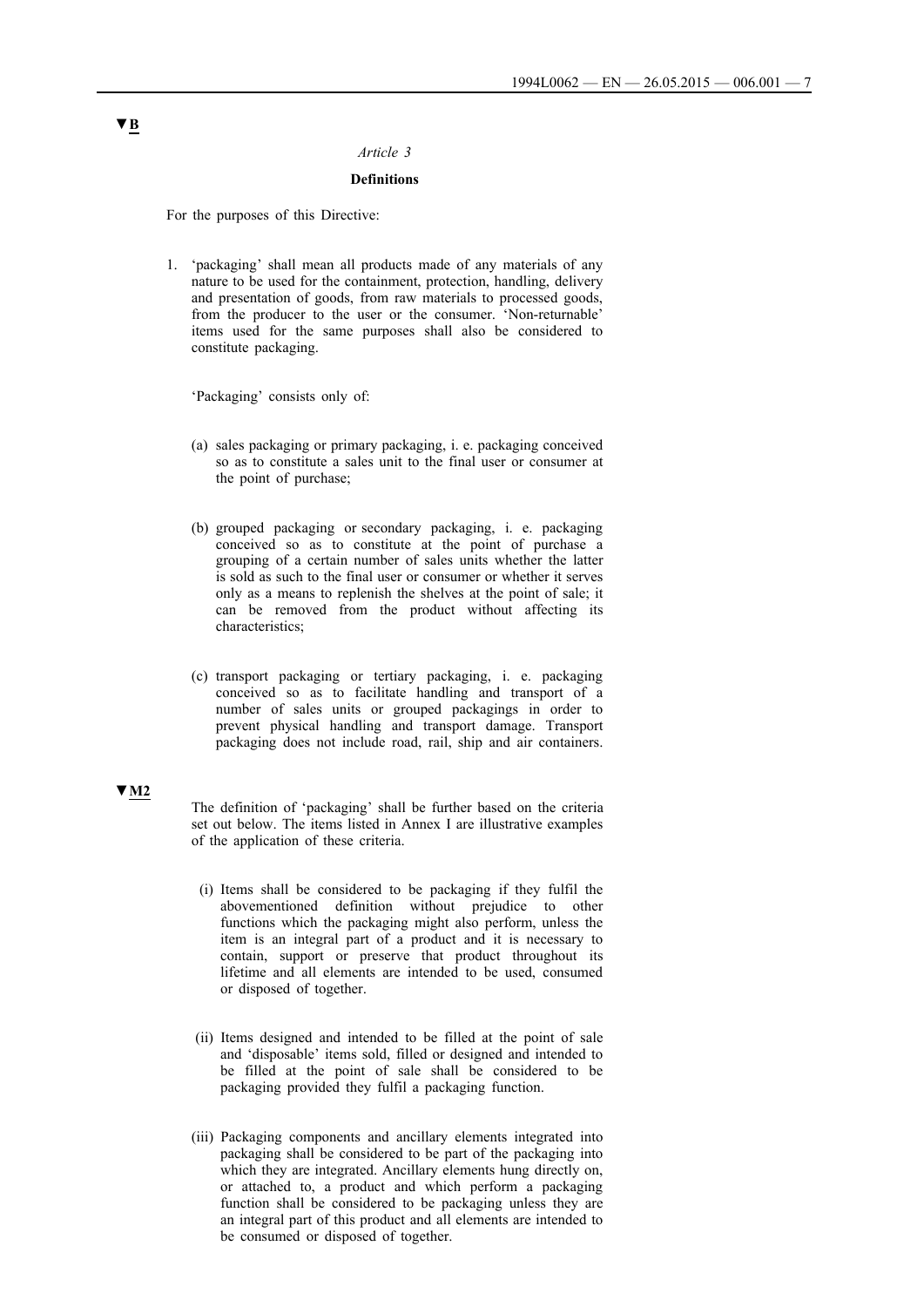The Commission shall, as appropriate, examine and, where necessary, review the illustrative examples for the definition of packaging given in Annex I. As a priority, the following items shall be addressed: CD and video cases, flower pots, tubes and cylinders around which flexible material is wound, release paper of self-adhesive labels and wrapping paper. Those measures, designed to amend non-essential elements of this Directive, shall be adopted in accordance with the regulatory procedure with scrutiny referred to in Article 21(3);

## **▼M6**

- 1a. 'plastic' shall mean a polymer within the meaning of Article 3(5) of Regulation (EC) No 1907/2006 of the European Parliament and of the Council  $(1)$ , to which additives or other substances may have been added, and which is capable of functioning as a main structural component of carrier bags;
- 1b. 'plastic carrier bags' shall mean carrier bags, with or without handle, made of plastic, which are supplied to consumers at the point of sale of goods or products;
- 1c. 'lightweight plastic carrier bags' shall mean plastic carrier bags with a wall thickness below 50 microns;
- 1d. 'very lightweight plastic carrier bags' shall mean plastic carrier bags with a wall thickness below 15 microns which are required for hygiene purposes or provided as primary packaging for loose food when this helps to prevent food wastage;
- 1e. 'oxo-degradable plastic carrier bags' shall mean plastic carrier bags made of plastic materials that include additives which catalyse the fragmentation of the plastic material into micro-fragments;

## **▼B**

- 2. 'packaging waste' shall mean any packaging or packaging material covered by the definition of waste in Directive 75/442/EEC, excluding production residues;
- 3. 'packaging waste management' shall mean the management of waste as defined in Directive 75/442/EEC;
- 4. 'prevention' shall mean the reduction of the quantity and of the harmfulness for the environment of:
	- materials and substances contained in packaging and packaging waste,
	- packaging and packaging waste at production process level and at the marketing, distribution, utilization and elimination stages,

in particular by developing 'clean' products and technology;

<sup>(1)</sup> Regulation (EC) No 1907/2006 of the European Parliament and of the Council of 18 December 2006 concerning the Registration, Evaluation, Authorisation and Restriction of Chemicals (REACH), establishing a European Chemicals Agency, amending Directive 1999/45/EC and repealing Council Regulation (EEC) No 793/93 and Commission Regulation (EC) No 1488/94 as well as Council Directive 76/769/EEC and Commission Directives 91/155/EEC, 93/67/EEC, 93/105/EC and 2000/21/EC (OJ L 396, 30.12.2006, p. 1).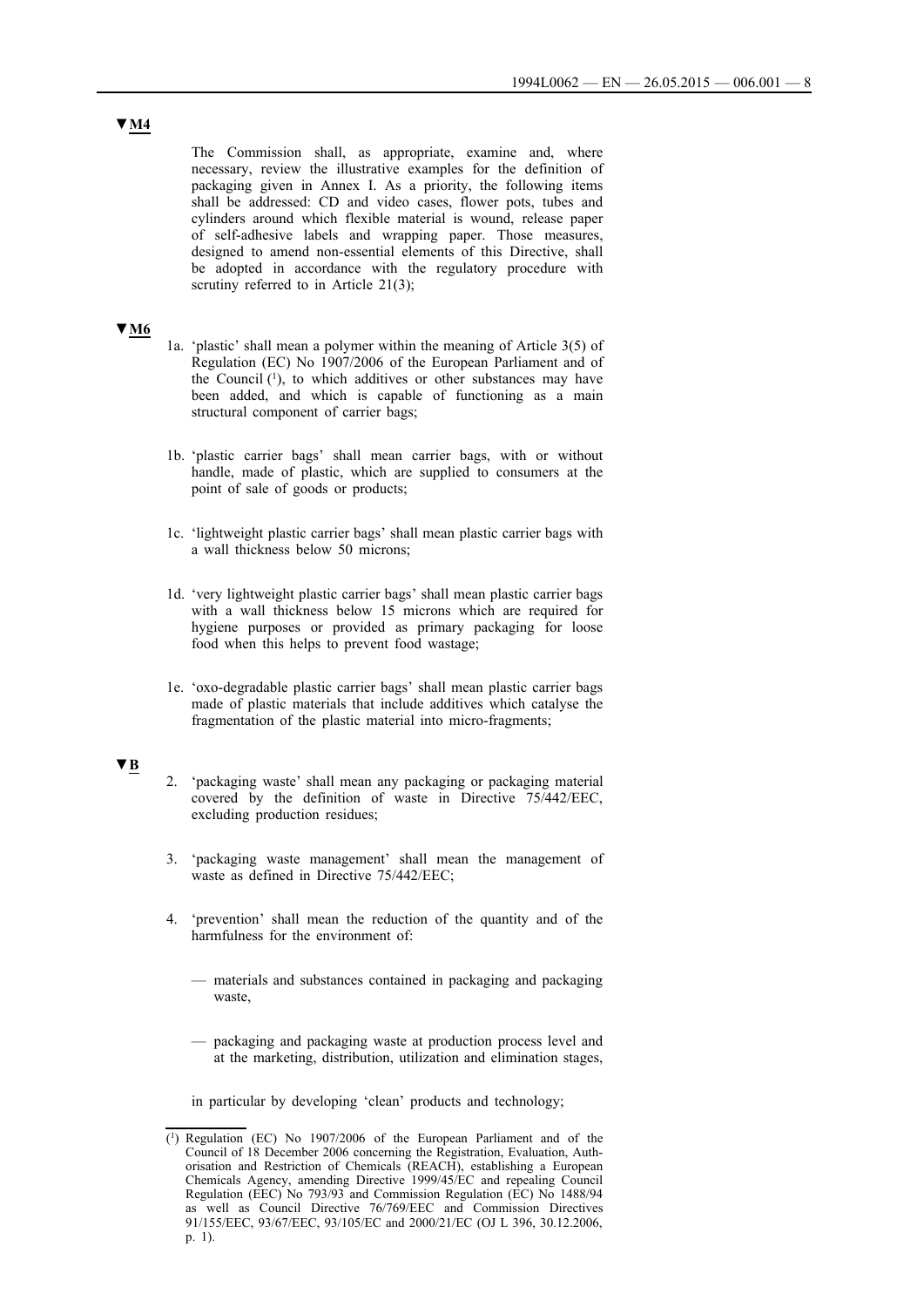- 5. 'reuse' shall mean any operation by which packaging, which has been conceived and designed to accomplish within its life cycle a minimum number of trips or rotations, is refilled or used for the same purpose for which it was conceived, with or without the support of auxiliary products present on the market enabling the packaging to be refilled; such reused packaging will become packaging waste when no longer subject to reuse;
- 6. 'recovery' shall mean any of the applicable operations provided for in Annex II.B to Directive 75/442/EEC;
- 7. 'recycling' shall mean the reprocessing in a production process of the waste materials for the original purpose or for other purposes including organic recycling but excluding energy recovery;
- 8. 'energy recovery' shall mean the use of combustible packaging waste as a means to generate energy through direct incineration with or without other waste but with recovery of the heat;
- 9. 'organic recycling' shall mean the aerobic (composting) or anaerobic (biomethanization) treatment, under controlled conditions and using micro-organisms, of the biodegradable parts of packaging waste, which produces stabilized organic residues or methane. Landfill shall not be considered a form of organic recycling;
- 10. 'disposal' shall mean any of the applicable operations provided for in Annex II.A to Directive 75/442/EEC;
- 11. 'economic operators' in relation to packaging shall mean suppliers of packaging materials, packaging producers and converters, fillers and users, importers, traders and distributors, authorities and statutory organizations;
- 12. 'voluntary agreement' shall mean the formal agreement concluded between the competent public authorities of the Member State and the economic sectors concerned, which has to be open to all partners who wish to meet the conditions of the agreement with a view to working towards the objectives of this Directive.

**▼M2**

#### *Article 4*

#### **Prevention**

1. Member States shall ensure that, in addition to the measures to prevent the formation of packaging waste taken in accordance with Article 9, other preventive measures are implemented.

Such other measures may consist of national programmes, projects to introduce producer responsibility to minimise the environmental impact of packaging or similar actions adopted, if appropriate in consultation with economic operators, and designed to bring together and take advantage of the many initiatives taken within Member States as regards prevention. They shall comply with the objectives of this Directive as defined in Article 1(1).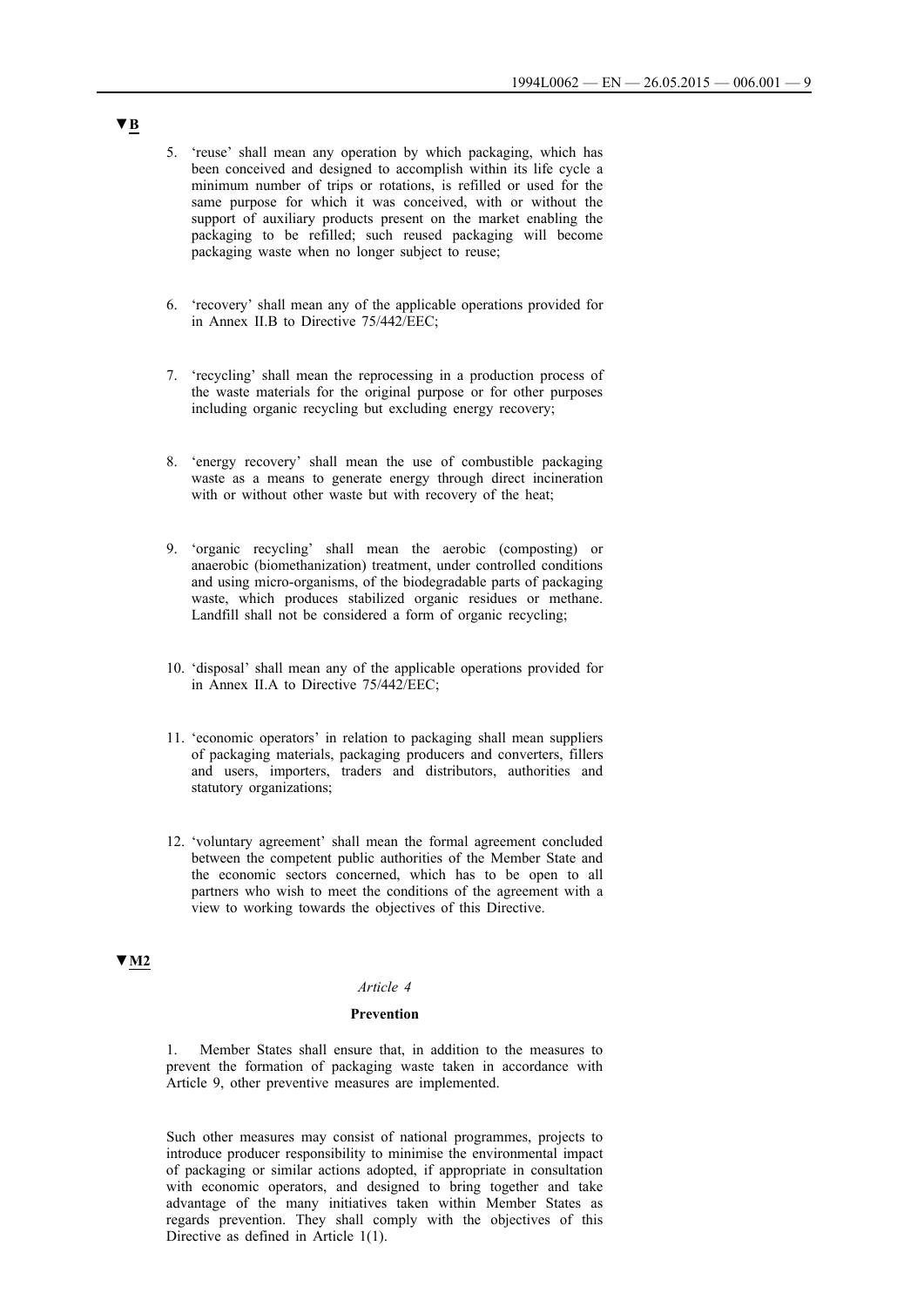1a. Member States shall take measures to achieve a sustained reduction in the consumption of lightweight plastic carrier bags on their territory.

Those measures may include the use of national reduction targets, maintaining or introducing economic instruments as well as marketing restrictions in derogation from Article 18, provided that these restrictions are proportionate and non-discriminatory.

Such measures may vary depending on the environmental impact of lightweight plastic carrier bags when they are recovered or disposed of, their composting properties, durability or specific intended use.

The measures taken by Member States shall include either or both of the following:

- (a) the adoption of measures ensuring that the annual consumption level does not exceed 90 lightweight plastic carrier bags per person by 31 December 2019 and 40 lightweight plastic carrier bags per person by 31 December 2025, or equivalent targets set in weight. Very lightweight plastic carrier bags may be excluded from national consumption objectives;
- (b) the adoption of instruments ensuring that, by 31 December 2018, lightweight plastic carrier bags are not provided free of charge at the point of sale of goods or products, unless equally effective instruments are implemented. Very lightweight plastic carrier bags may be excluded from those measures.

From 27 May 2018 Member States shall report on the annual consumption of lightweight plastic carrier bags when providing data on packaging and packaging waste to the Commission in accordance with Article 12.

By 27 May 2016, the Commission shall adopt an implementing act laying down the methodology for the calculation of the annual consumption of lightweight plastic carrier bags per person and adapting the reporting formats adopted under Article 12(3). That implementing act shall be adopted in accordance with the regulatory procedure referred to in Article 21(2).

1b. Without prejudice to Article 15, Member States may take measures such as economic instruments and national reduction targets, as regards any kind of plastic carrier bags, regardless of their wall thickness.

1c. The Commission and the Member States shall, at least during the first year following the 27 November 2016, actively encourage public information and awareness campaigns concerning the adverse environmental impact of the excessive consumption of lightweight plastic carrier bags.

## **▼M2**

The Commission shall help to promote prevention by encouraging the development of suitable European standards, in accordance with Article 10. The standards shall aim to minimise the environmental impact of packaging in accordance with Articles 9 and 10.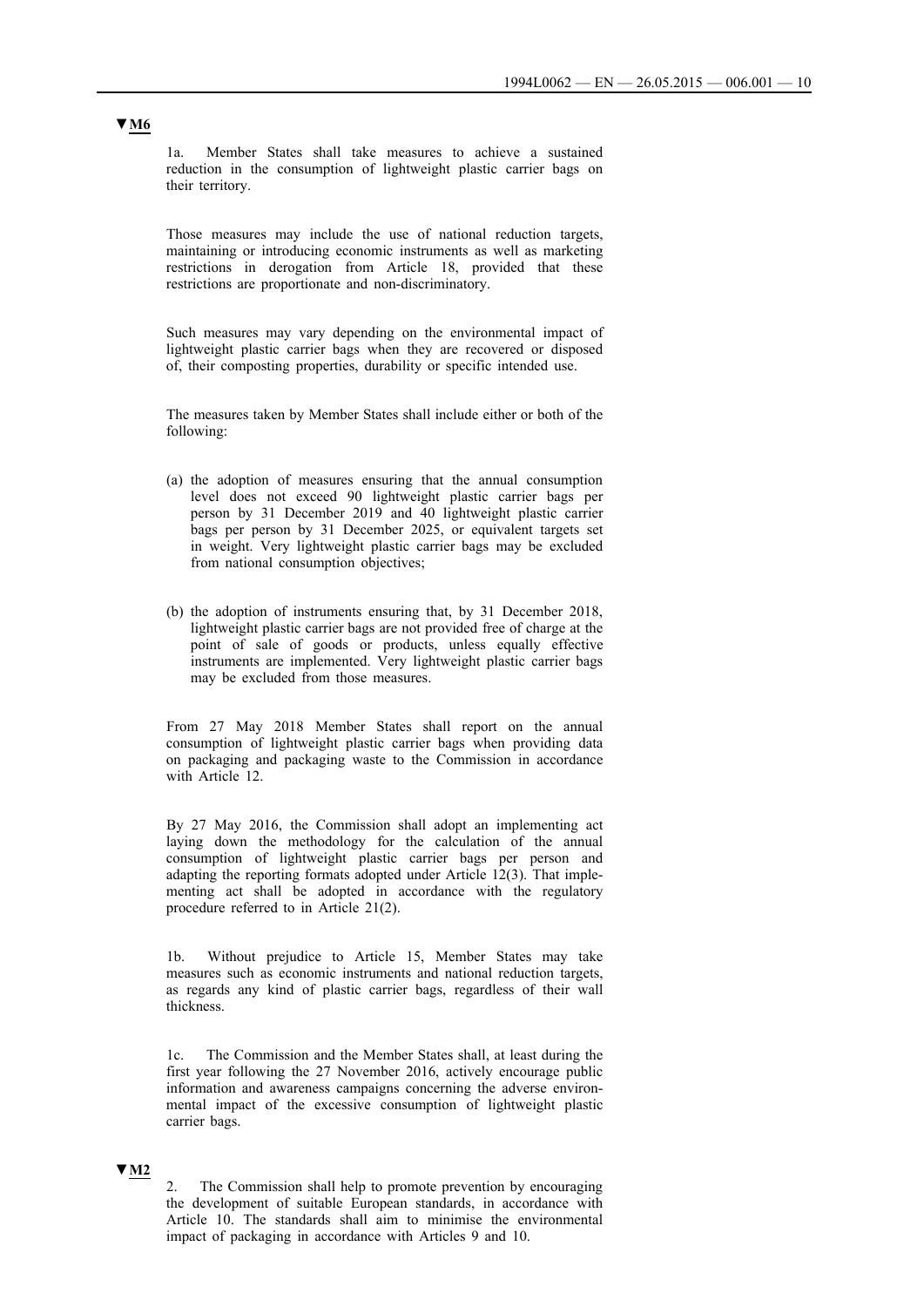# **▼M2**

3. The Commission shall, as appropriate, present proposals for measures to strengthen and complement the enforcement of the essential requirements and to ensure that new packaging is put on the market only if the producer has taken all necessary measures to minimise its environmental impact without compromising the essential functions of the packaging.

## **▼B**

## *Article 5*

Member States may encourage reuse systems of packaging, which can be reused in an environmentally sound manner, in conformity with the Treaty.

## **▼M2**

## *Article 6*

#### **Recovery and recycling**

1. In order to comply with the objectives of this Directive, Member States shall take the necessary measures to attain the following targets covering the whole of their territory:

- (a) no later than 30 June 2001 between 50 % as a minimum and 65 % as a maximum by weight of packaging waste will be recovered or incinerated at waste incineration plants with energy recovery;
- (b) no later than 31 December 2008 60 % as a minimum by weight of packaging waste will be recovered or incinerated at waste incineration plants with energy recovery;
- (c) no later than 30 June 2001 between 25 % as a minimum and 45 % as a maximum by weight of the totality of packaging materials contained in packaging waste will be recycled with a minimum of 15 % by weight for each packaging material;
- (d) no later than 31 December 2008 between 55 % as a minimum and 80 % as a maximum by weight of packaging waste will be recycled;
- (e) no later than 31 December 2008 the following minimum recycling targets for materials contained in packaging waste will be attained:
	- (i) 60 % by weight for glass;
	- (ii) 60 % by weight for paper and board;
	- (iii) 50 % by weight for metals;
	- (iv) 22,5 % by weight for plastics, counting exclusively material that is recycled back into plastics;
	- (v) 15 % by weight for wood.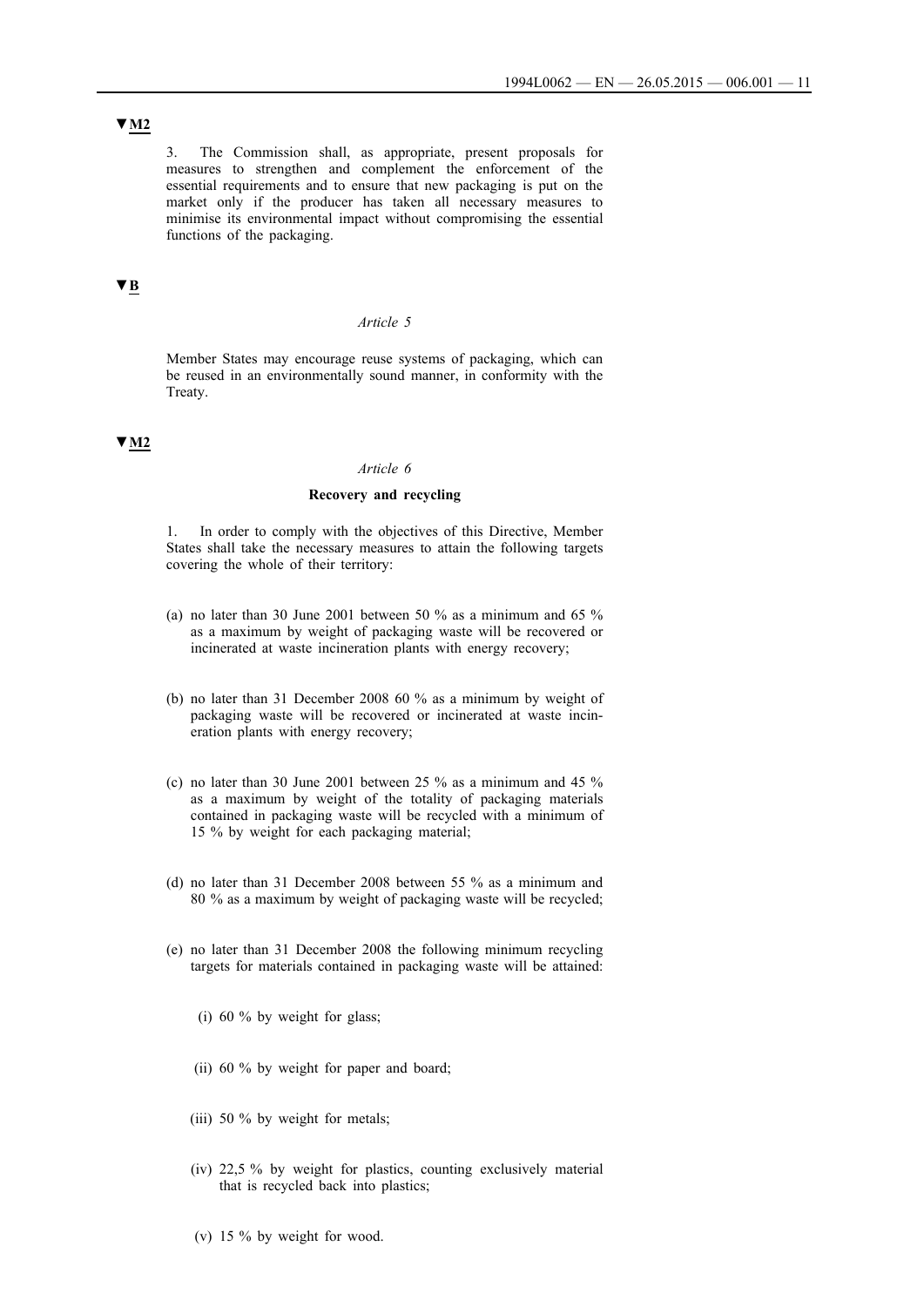2. Packaging waste exported out of the Community in accordance with Council Regulations (EEC) No 259/93 (<sup>1</sup>), (EC) No 1420/1999 (<sup>2</sup>) and Commission Regulation (EC) No  $1547/1999$  (3), shall only count for the achievement of the obligations and targets of paragraph 1 if there is sound evidence that the recovery and/or recycling operation took place under conditions that are broadly equivalent to those prescribed by the Community legislation on the matter.

3. Member States shall, where appropriate, encourage energy recovery, where it is preferable to material-recycling for environmental and cost-benefit reasons. This could be done by considering a sufficient margin between national recycling and recovery targets.

4. Member States shall, where appropriate, encourage the use of materials obtained from recycled packaging waste for the manufacturing of packaging and other products by:

(a) improving market conditions for such materials;

(b) reviewing existing regulations preventing the use of those materials.

5. Not later than 31 December 2007, the European Parliament and the Council shall, acting by qualified majority and on a proposal from the Commission, fix targets for the third five-year phase 2009 until 2014, based on the practical experience gained in the Member States in pursuit of the targets laid down in paragraph 1 and the findings of scientific research and evaluation techniques such as life-cycle assessments and cost-benefit analysis.

This process shall be repeated every five years.

6. The measures and targets referred to in paragraph 1 shall be published by the Member States and shall be the subject of an information campaign for the general public and economic operators.

7. Greece, Ireland and Portugal may, because of their specific situations, namely respectively the large number of small islands, the presence of rural and mountain areas and the current low level of packaging consumption, decide to:

- (a) attain, no later than 30 June 2001, lower targets than those fixed in paragraphs  $1(a)$  and (c), but shall at least attain 25 % for recovery or incineration at waste incineration plants with energy recovery;
- (b) postpone at the same time the attainment of the targets in paragraphs 1(a) and (c) to a later deadline which shall not, however, be later than 31 December 2005;
- (c) postpone the attainment of the targets referred to in paragraphs 1(b), (d) and (e) until a date of their own choice which shall not be later than 31 December 2011.

 $(1)$  OJ L 30, 6.2.1993, p. 1. Regulation as last amended by Commission Regulation (EC) No 2557/2001 (OJ L 349, 31.12.2001, p. 1).

<sup>(2)</sup> OJ L 166, 1.7.1999, p. 6. Regulation as last amended by Commission Regulation (EC) No 2118/2003 (OJ L 318, 3.12.2003, p. 5).

<sup>(3)</sup> OJ L 185, 17.7.1999, p. 1. Regulation as last amended by Regulation (EC) No 2118/2003.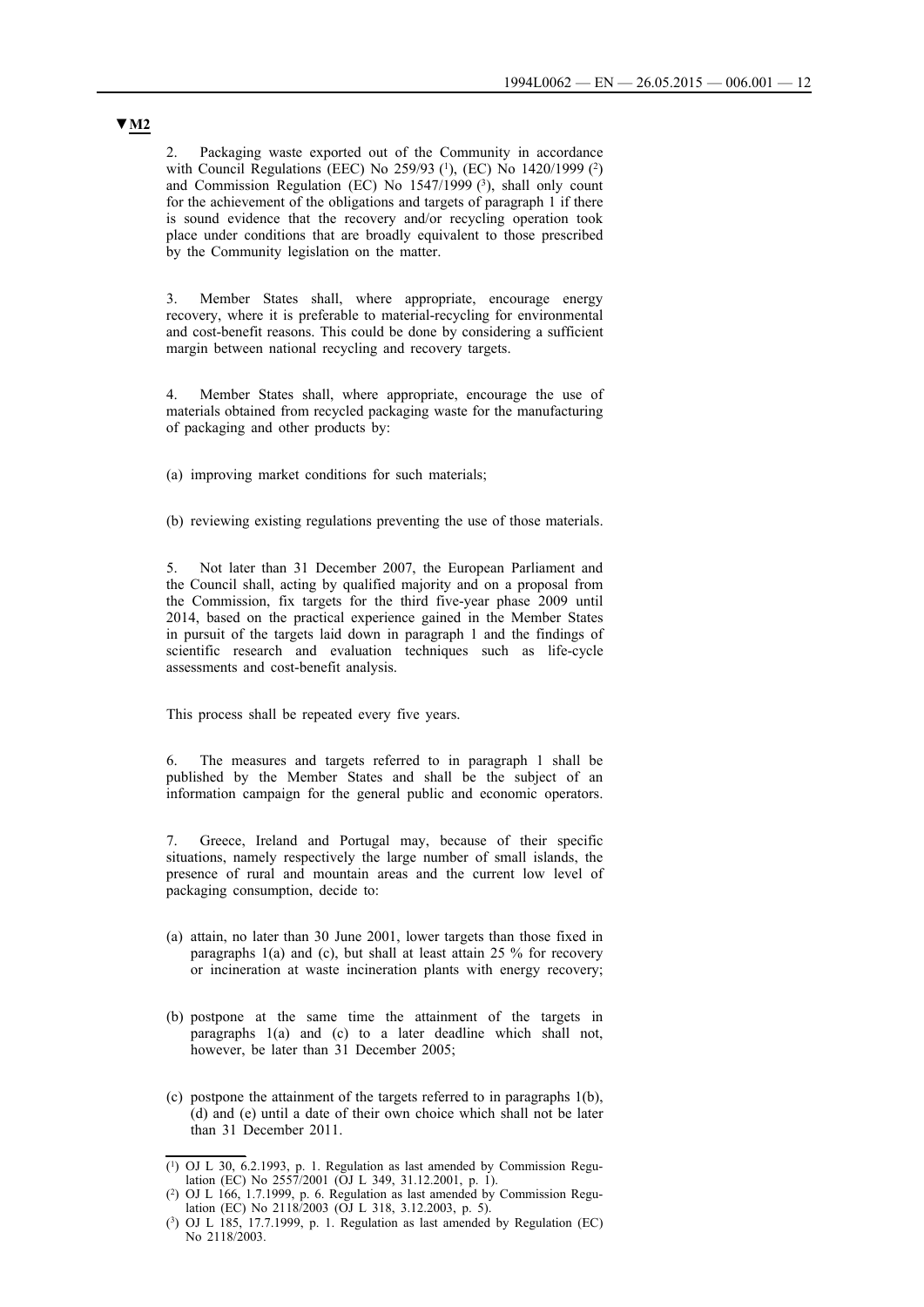8. The Commission shall, as soon as possible and no later than 30 June 2005, present a report to the European Parliament and the Council on the progress of the implementation of this Directive and its impact on the environment, as well as on the functioning of the internal market. The report shall take into account individual circumstances in each Member State. It shall cover the following:

- (a) an evaluation of the effectiveness, implementation and enforcement of the essential requirements;
- (b) additional prevention measures to reduce the environmental impact of packaging as far as possible without compromising its essential functions;
- (c) the possible development of a packaging environment indicator to render packaging waste prevention simpler and more effective;
- (d) packaging waste prevention plans;
- (e) encouragement of reuse and, in particular, comparison of the costs and benefits of reuse and those of recycling;
- (f) producer responsibility including its financial aspects;
- (g) efforts to reduce further and, if appropriate, ultimately phase out heavy metals and other hazardous substances in packaging by 2010.

This report shall, as appropriate, be accompanied by proposals for revision of the related provisions of this Directive, unless such proposals have, by that time, been presented.

9. The report shall address the issues in paragraph 8 as well as other relevant issues in the framework of the different elements of the Sixth Environmental Action Programme, in particular the thematic strategy on recycling and the thematic strategy on the sustainable use of resources.

The Commission and the Member States shall, as appropriate, encourage studies and pilot projects concerning points  $8(b)$ ,  $(c)$ ,  $(d)$ , (e) and (f) and other prevention instruments.

10. Member States which have, or will, set programmes going beyond the maximum targets of paragraph 1 and which provide to this effect appropriate capacities for recycling and recovery shall be permitted to pursue those targets in the interest of a high level of environmental protection, on condition that these measures avoid distortions of the internal market and do not hinder compliance by other Member States with this Directive. Member States shall inform the Commission of such measures. The Commission shall confirm these measures, after having verified, in cooperation with the Member States, that they are consistent with the abovementioned considerations and do not constitute an arbitrary means of discrimination or a disguised restriction on trade between Member States.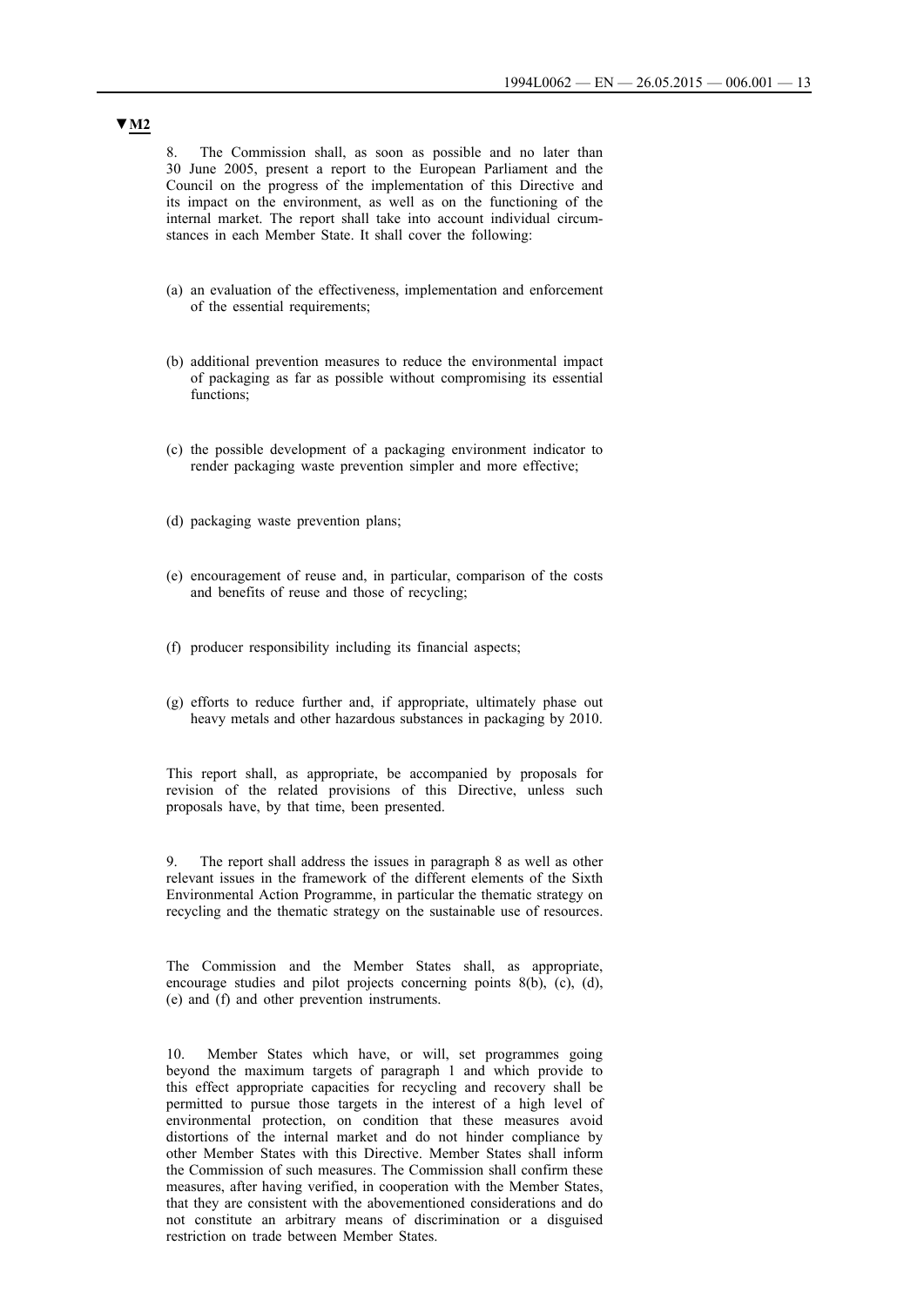**▼M3**

11. Member States having acceded to the European Union by virtue of the Accession Treaty of 16 April 2003 may postpone the attainment of the targets referred to in paragraph 1(b), (d) and (e) until a date of their own choosing which shall not be later than 31 December 2012 for the Czech Republic, Estonia, Cyprus, Lithuania, Hungary, Slovenia and Slovakia; 31 December 2013 for Malta; 31 December 2014 for Poland; and 31 December 2015 for Latvia.

## **▼B**

#### *Article 7*

### **Return, collection and recovery systems**

1. Member States shall take the necessary measures to ensure that systems are set up to provide for:

- (a) the return and/or collection of used packaging and/or packaging waste from the consumer, other final user, or from the waste stream in order to channel it to the most appropriate waste management alternatives;
- (b) the reuse or recovery including recycling of the packaging and/or packaging waste collected,

in order to meet the objectives laid down in this Directive.

These systems shall be open to the participation of the economic operators of the sectors concerned and to the participation of the competent public authorities. They shall also apply to imported products under non-discriminatory conditions, including the detailed arrangements and any tariffs imposed for access to the systems, and shall be designed so as to avoid barriers to trade or distortions of competition in conformity with the Treaty.

2. The measures referred to in paragraph 1 shall form part of a policy covering all packaging and packaging waste and shall take into account, in particular, requirements regarding the protection of environmental and consumer health, safety and hygiene; the protection of the quality,the authenticity and the technical characteristics of the packed goods and materials used; and the protection of industrial and commercial property rights.

### *Article 8*

#### **Marking and identification system**

1. The Council shall, in accordance with the conditions laid down in the Treaty, decide no later than two years after the entry into force of this Directive on the marking of packaging.

#### **▼M2**

2. To facilitate collection, reuse and recovery including recycling, packaging shall indicate for the purposes of its identification and classification by the industry concerned the nature of the packaging material(s) used on the basis of Commission Decision 97/129/EC  $(1)$ .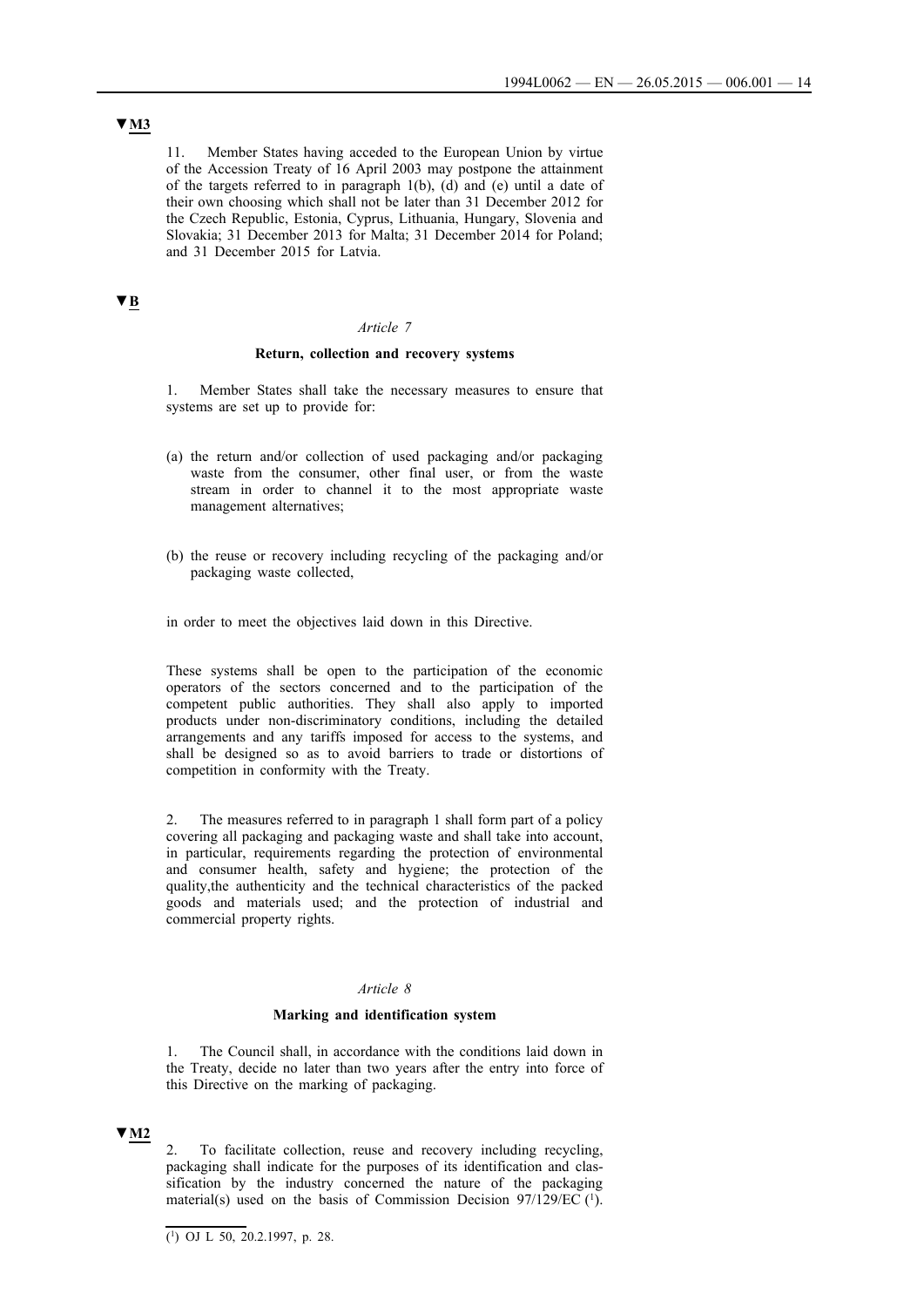3. Packaging shall bear the appropriate marking either on the packaging itself or on the label. It shall be clearly visible and easily legible. The marking shall be appropriately durable and lasting, including when the packaging is opened.

## **▼M6**

#### *Article 8a*

### **Specific measures for biodegradable and compostable plastic carrier bags**

By 27 May 2017, the Commission shall adopt an implementing act laying down the specifications of labels or marks to ensure Union-wide recognition of biodegradable and compostable plastic carrier bags and to provide consumers with the correct information about the composting properties of such bags. That implementing act shall be adopted in accordance with the regulatory procedure referred to in Article 21(2).

18 months after the adoption of that implementing act, at the latest, Member States shall ensure that biodegradable and compostable plastic carrier bags are labelled in accordance with the specifications provided for in that implementing act.

# **▼B**

## *Article 9*

#### **Essential requirements**

1. Member States shall ensure that three years from the date of the entry into force of this Directive, packaging may be placed on the market only if it complies with all essential requirements defined by this Directive including Annex II.

2. Member States shall, from the date set out in Article 22 (1), presume compliance with all essential requirements set out in this Directive including Annex II in the case of packaging which complies:

- (a) with the relevant harmonized standards, the reference numbers of which have been published in the *Official Journal of the European Communities*. Member States shall publish the reference numbers of national standards transposing these harmonized standards;
- (b) with the relevant national standards referred to in paragraph 3 in so far as, in the areas covered by such standards, no harmonized standards exist.

3. Member States shall communicate to the Commission the text of their national standards, as referred to in paragraph 2 (b), which they deem to comply with the requirements referred to in this Article. The Commission shall forward such texts forthwith to the other Member States.

Member States shall publish the references of these standards. The Commission shall ensure that they are published in the *Official Journal of the European Communities*.

4. Where a Member State or the Commission considers that the standards referred to in paragraph 2 do not entirely meet the essential requirements referred to in paragraph 1, the Commission or the Member State concerned shall bring the matter before the Committee set up by Directive 83/189/EEC giving the reasons therefor. This Committee shall deliver an opinion without delay.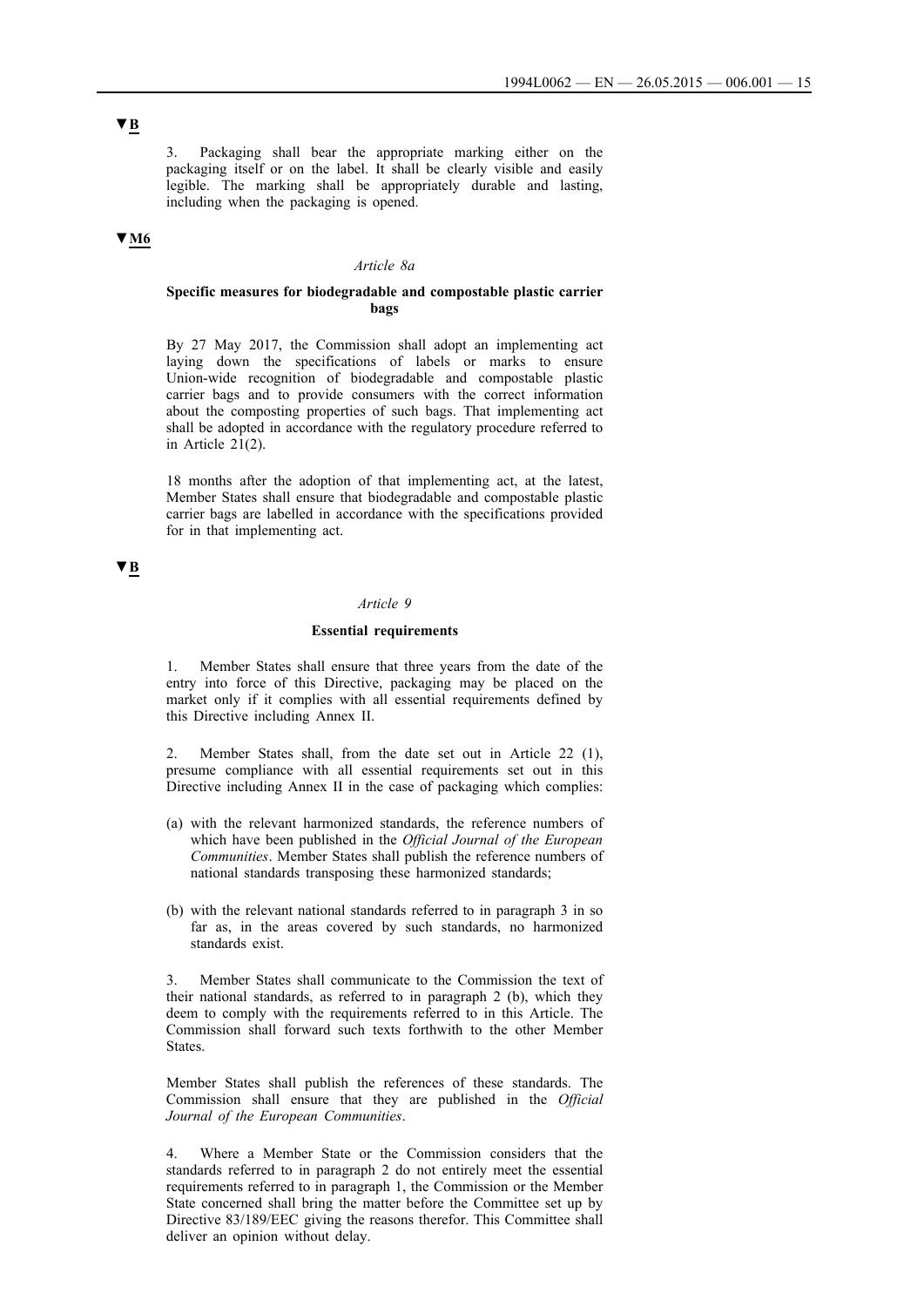In the light of the Committee's opinion, the Commission shall inform Member States whether or not it is necessary to withdraw those standards from the publications referred to in paragraphs 2 and 3.

#### *Article 10*

### **Standardization**

The Commission shall promote, as appropriate, the preparation of European standards relating to the essential requirements referred to in Annex II.

The Commission shall promote, in particular, the preparation of European standards relating to:

- criteria and methodologies for life-cycle analysis of packaging,
- the methods for measuring and verifying the presence of heavy metals and other dangerous substances in the packaging and their release into the environment from packaging and packaging waste,
- criteria for a minimum content of recycled material in packaging for appropriate types of packaging,
- criteria for recycling methods,
- criteria for composting methods and produced compost,
- criteria for the marking of packaging.

#### *Article 11*

### **Concentration levels of heavy metals present in packaging**

1. Member States shall ensure that the sum of concentration levels of lead, cadmium, mercury and hexavalent chromium present in packaging or packaging components shall not exceed the following:

- 600 ppm by weight two years after the date referred to in Article 22 (i);
- 250 ppm by weight three years after the date referred to in Article 22 (i);
- 100 ppm by weight five years after the date referred to in Article 22 (i).

The concentration levels referred to in paragraph 1 shall not apply to packaging entirely made of lead crystal glass as defined in Directive 69/493/EEC (1).

## **▼M4**

3. The Commission shall determine the conditions under which the concentration levels referred to in paragraph 1 will not apply to recycled materials and to product loops which are in a closed and controlled chain, as well as the types of packaging which are exempted from the requirement referred to in the third indent of paragraph 1.

Those measures, designed to amend non-essential elements of this Directive by supplementing it, shall be adopted in accordance with the regulatory procedure with scrutiny referred to in Article 21(3).

 $\overline{(^1)}$  OJ No L 326, 29.12.1969, p. 36.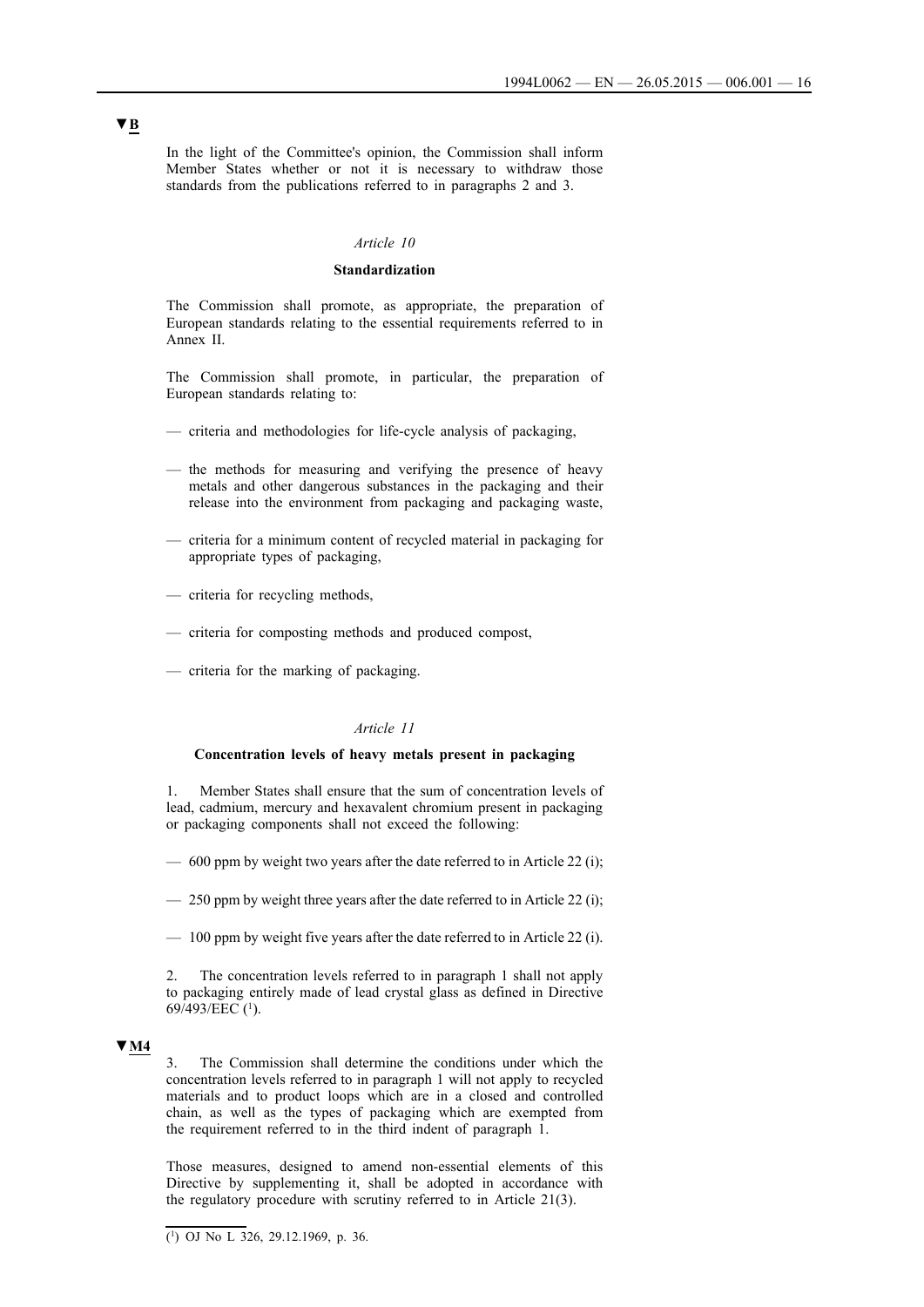## **Information systems**

1. Member States shall take the necessary measures to ensure that databases on packaging and packaging waste are established, where not already in place, on a harmonized basis in order to contribute to enabling Member States and the Commission to monitor the implementation of the objectives set out in this Directive.

2. To this effect, the databases shall provide in particular information on the magnitude, characteristics and evolution of the packaging and packaging waste flows (including information on the toxicity or danger of packaging materials and components used for their manufacture) at the level of individual Member States.

## **▼M4**

3. In order to harmonise the characteristics and presentation of the data prod uced and to make the data of the Member States compatible, Member States shall provide the Commission with their available data in formats which shall be adopted on the basis of Annex I II, in accordance with the regulatory procedure referred to in Article 21(2).

# **▼B**

4. Member States shall take into account the particular problems of small and medium-sized enterprises in providing detailed data.

5. The data obtained shall be made available with the national reports referred to in Article 17 and shall be updated in subsequent reports.

6. Member States shall require all economic operators involved to provide competent authorities with reliable data on their sector as required in this Article.

#### *Article 13*

#### **Information for users of packaging**

Member States shall take measures, within two years of the date referred to in Article 22 (1), to ensure that users of packaging, including in particular consumers, obtain the necessary information about:

- the return, collection and recovery systems available to them,
- their role in contributing to reuse, recovery and recycling of packaging and packaging waste,
- the meaning of markings on packaging existing on the market,
- the appropriate elements of the management plans for packaging and packaging waste as referred to in Article 14.

## **▼M2**

Member States shall also promote consumer information and awareness campaigns.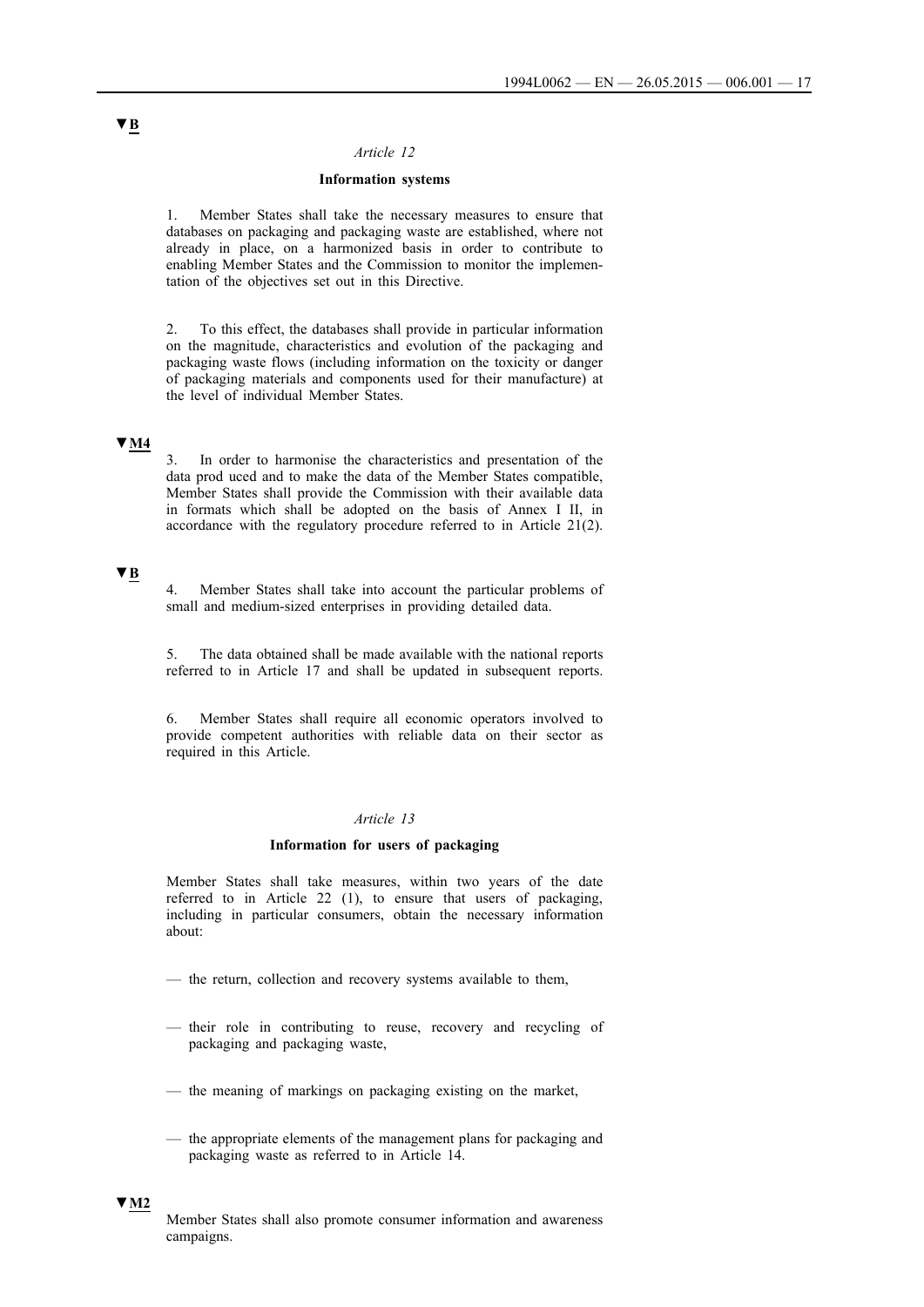## **Management Plans**

In pursuance of the objectives and measures referred to in this Directive, Member States shall include in the waste management plans required pursuant to Article 17 of Directive 75/442/EEC, a specific chapter on the management of packaging and packaging waste, including measures taken pursuant to Articles 4 and 5.

## *Article 15*

## **Economic instruments**

Acting on the basis of the relevant provisions of the Treaty, the Council adopts economic instruments to promote the implementation of the objectives set by this Directive. In the absence of such measures, the Member States may, in accordance with the principles governing Community environmental policy, *inter alia*, the polluter-pays principle, and the obligations arising out of the Treaty, adopt measures to implement those objectives.

### *Article 16*

#### **Notification**

1. Without prejudice to Directive 83/189/EEC, before adopting such measures, Member States shall notify the drafts of measures which they intend to adopt within the framework of this Directive to the Commission, excluding measures of a fiscal nature, but including technical specifications linked to fiscal measures which encourage compliance with such technical specifications, in order to permit the latter to examine them in the light of existing provisions following in each case the procedure under the above Directive.

2. If the proposed measure is also a technical matter within the meaning of Directive 83/189/EEC, the Member State concerned may indicate, when following the notification procedures referred to in this Directive, that the notification is equally valid for Directive 83/189/EEC.

#### *Article 17*

#### **Obligation to report**

Member States shall report to the Commission on the application of this Directive in accordance with Article 5 of Council Directive 91/692/EEC of 23 December 1991 standardizing and rationalizing reports on the implementation of certain Directives relating to the environment  $(1)$ . The first report shall cover the period 1995 to 1997.

## *Article 18*

#### **Freedom to place on the market**

Member States shall not impede the placing on the market of their territory of packaging which satisfies the provisions of this Directive.

 $\overline{(^1)}$  OJ No L 377, 31.12.1991, p. 48.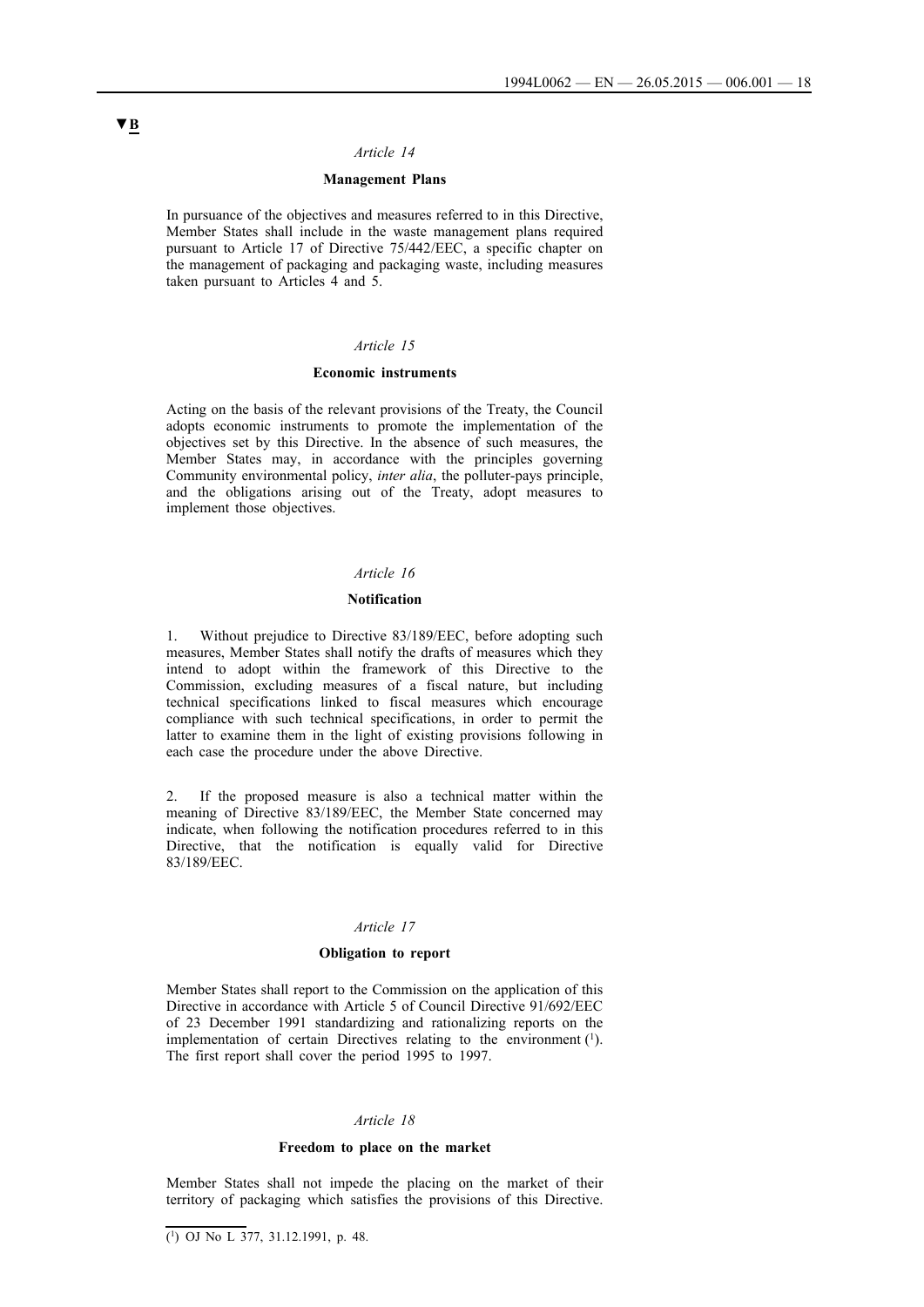## **Adaptation to scientific and technical progress**

1. The amendments necessary for adapting to scientific and technical progress the identification system (as referred to in Article 8(2) and Article 10, second paragraph, last indent) and the formats relating to the database system (as referred to in Article 12(3) and Annex III) shall be adopted in accordance with the regulatory procedure referred to in Article 21(2).

2. The Commission shall adopt the amendments necessary for adapting to scientific and technical progress the illustrative examples on the definition of packaging (as referred to in Annex I). Those measures, designed to amend non-essential elements of this Directive, shall be adopted in accordance with the regulatory procedure with scrutiny referred to in Article 21(3).

## **▼B**

#### *Article 20*

### **Specific measures**

**▼M4**

1. The Commission shall determine the technical measures necessary to deal with any difficulties encountered in applying the provisions of this Directive, in particular, to inert packaging materials placed on the market in very small quantities (i.e. approximately 0,1 % by weight) in the Community, primary packaging for medical devices and pharmaceutical products, small packaging and luxury packaging. Those measures, designed to amend non-essential elements of this Directive by supplementing it, shall be adopted in accordance with the regulatory procedure with scrutiny referred to in Article 21(3).

### **▼B**

2. The Commission shall also present a report to the European Parliament and the Council on any other measure to be taken, if appropriate accompanied by a proposal.

## **▼M6**

#### *Article 20a*

## **Reporting on plastic carrier bags**

1. By 27 November 2021, the Commission shall present a report to the European Parliament and to the Council, assessing the effectiveness of measures in Article 4(1a) at Union level, in combating littering, changing consumer behaviour and promoting waste prevention. If the assessment shows that the measures adopted are not effective, the Commission shall examine other possible ways to achieve a reduction in the consumption of lightweight plastic carrier bags, including the setting of realistic and achievable targets at Union level, and present a legislative proposal, if appropriate.

2. By 27 May 2017, the Commission shall present a report to the European Parliament and to the Council, examining the impact of the use of oxo-degradable plastic carrier bags on the environment and present a legislative proposal, if appropriate.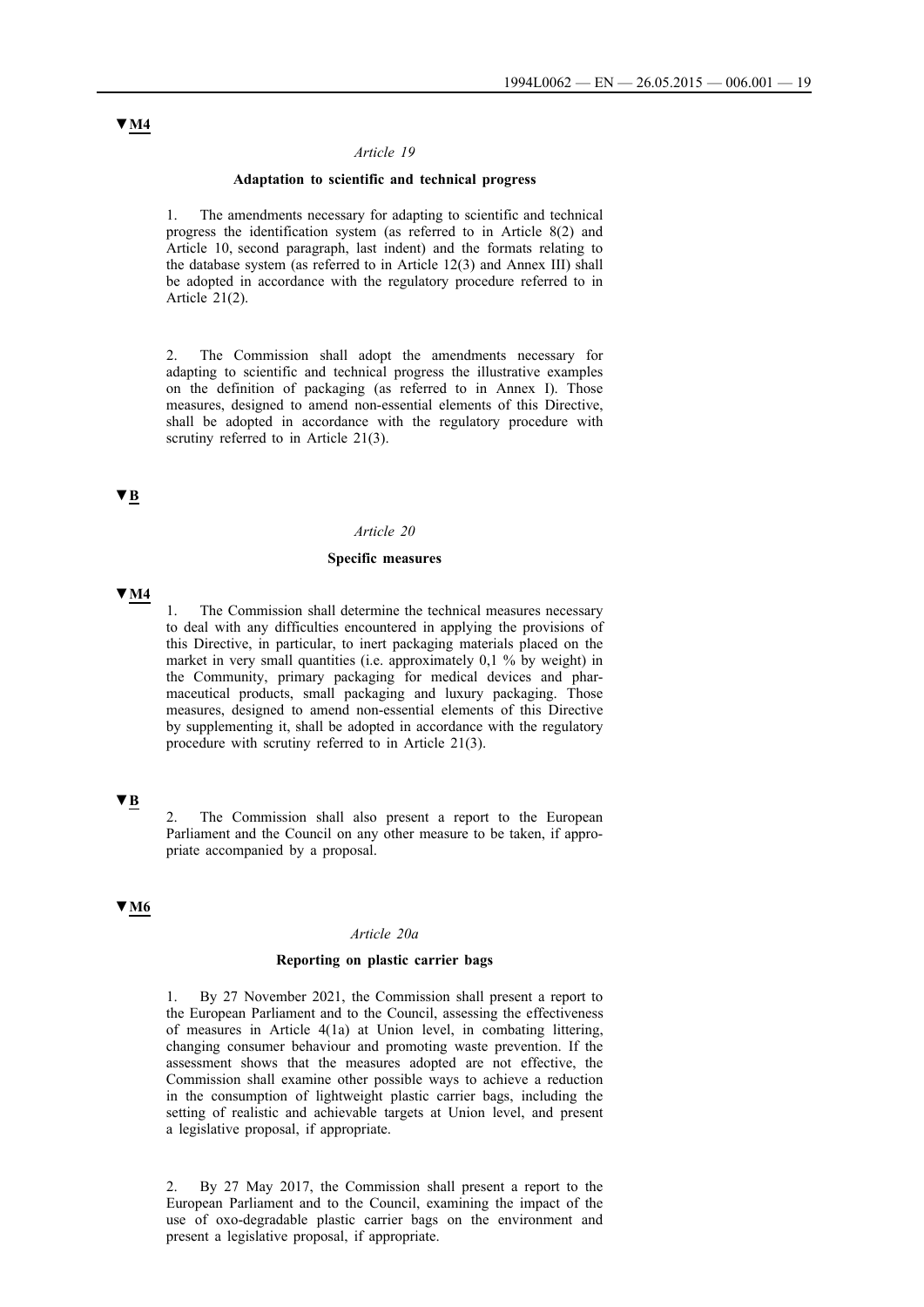## **▼M6**

3. By 27 May 2017, the Commission shall assess the life cycle impacts of different possibilities to reduce the consumption of very lightweight plastic carrier bags, and present a legislative proposal, if appropriate.

# **▼M2**

## *Article 21*

### **Committee procedure**

1. The Commission shall be assisted by a committee.

2. Where reference is made to this paragraph, Articles 5 and 7 of Decision 1999/468/EC  $(1)$  shall apply, having regard to the provisions of Article 8 thereof.

The period laid down in Article 5(6) of Decision 1999/468/EC shall be set at three months.

### **▼M4**

3. Where reference is made to this paragraph, Article 5a(1) to (4) and Article 7 of Decision 1999/468/EC shall apply, having regard to the provisions of Article 8 thereof.

### **▼B**

### *Article 22*

### **Implementation in national law**

1. Member States shall bring into force the laws, regulations and administrative provisions necessary to comply with this Directive before 30 June 1996. They shall immediately inform the Commission thereof.

2. When Member States adopt these measures, they shall contain a reference to this Directive or shall be accompanied by such reference on the occasion of their official publication. the methods for making such reference shall be laid down by the Member States.

3. In addition, Member States shall communicate to the Commission all existing laws, regulations and administrative provisions adopted within the scope of this Directive.

## **▼M6**

3a. Provided that the objectives set out in Article 4 and Article 6 are achieved, Member States may transpose the provisions set out in Articles 4(1a) and 7 by means of agreements between the competent authorities and the economic sectors concerned.

#### **▼M2**

Such agreements shall meet the following requirements:

- (a) agreements shall be enforceable;
- (b) agreements shall specify objectives with the corresponding deadlines;
- (c) agreements shall be published in the national official journal or an official document equally accessible to the public, and transmitted to the Commission;
- (d) the results achieved shall be monitored regularly, reported to the competent authorities and the Commission and made available to the public under the conditions set out in the agreement;
- (e) the competent authorities shall ensure that the progress achieved under the agreement is examined;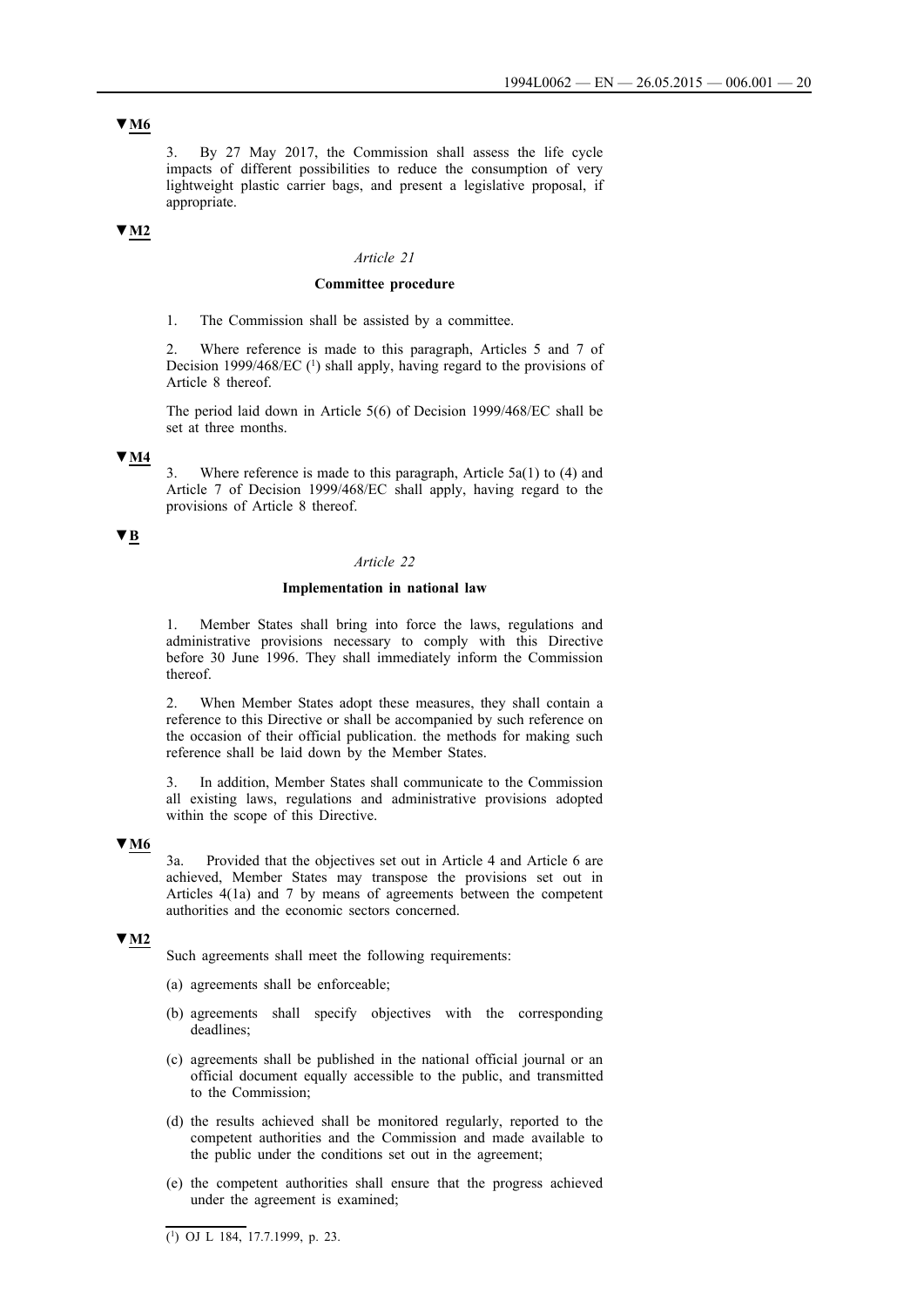(f) in the event of non-compliance with the agreement, Member States shall implement the relevant provisions of this Directive by legislative, regulatory or administrative measures.

## **▼B**

4. The requirements for the manufacturing of packaging shall in no case apply to packaging used for a given product before the date of entry into force of this Directive.

5. Member States shall, for a period not exceeding five years from the date of the entry into force of the present Directive, allow the placing on the market of packaging manufactured before this date and which is in conformity with their existing national law.

## *Article 23*

Directive 85/339/EEC is hereby repealed with effect from the date referred to in Article 22 (1).

## *Article 24*

This Directive shall enter into force on the day of its publication in the *Official Journal of the European Communities*.

#### *Article 25*

This Directive is addressed to the Member States.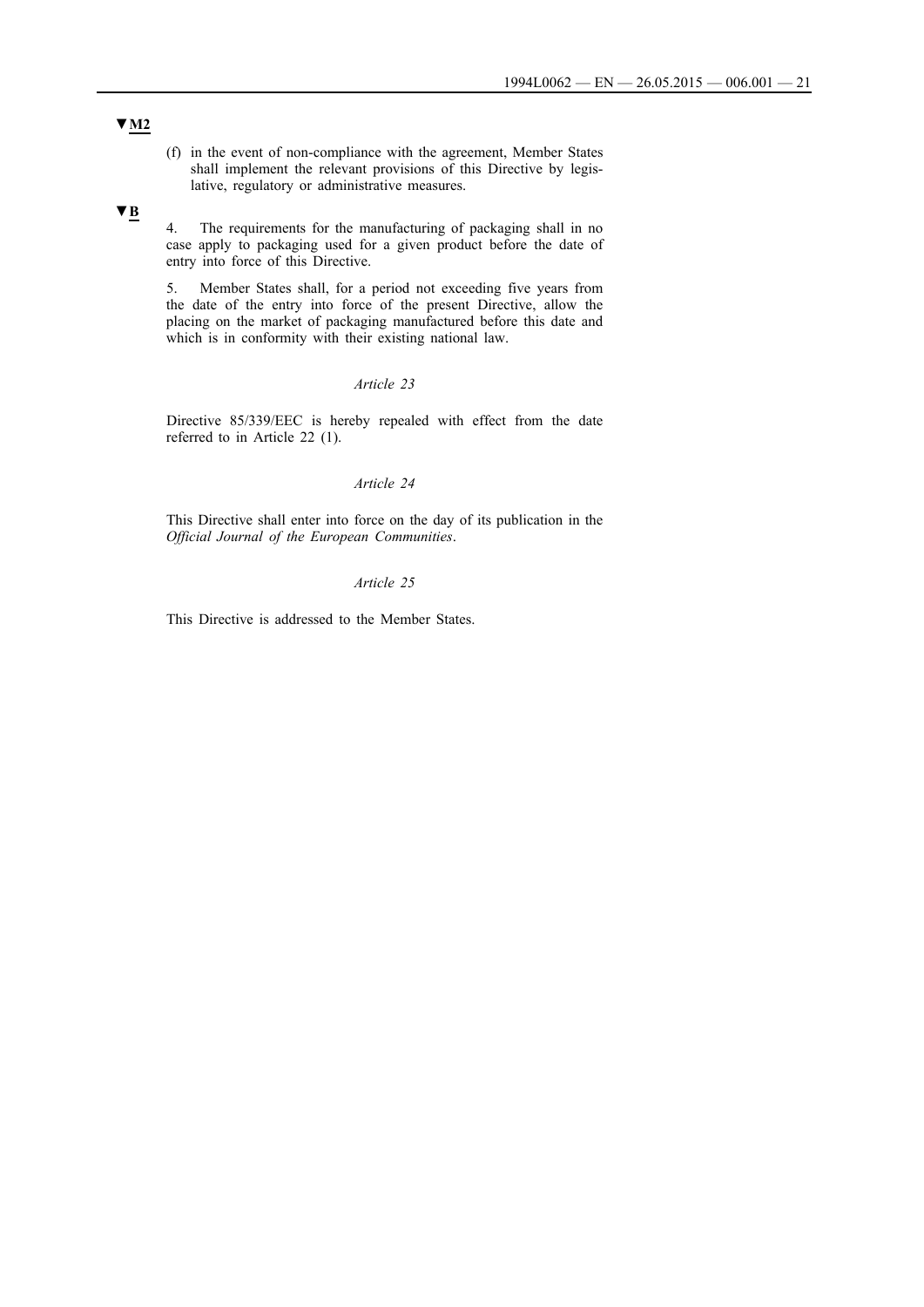#### *ANNEX I*

#### **ILLUSTRATIVE EXAMPLES FOR THE CRITERIA REFERRED TO IN ARTICLE 3(1)**

#### **Illustrative examples for criterion (i)**

*Packaging*

Sweet boxes

Film overwrap around a CD case

Mailing pouches for catalogues and magazines (with a magazine inside)

Cake doilies sold with a cake

Rolls, tubes and cylinders around which flexible material (e.g. plastic film, aluminium, paper) is wound, except rolls, tubes and cylinders intended as parts of production machinery and not used to present a product as a sales unit

Flower pots intended to be used only for the selling and transporting of plants and not intended to stay with the plant throughout its life time

Glass bottles for injection solutions

CD spindles (sold with CDs, not intended to be used as storage)

Clothes hangers (sold with a clothing item)

Matchboxes

Sterile barrier systems (pouches, trays and materials necessary to preserve the sterility of the product)

Beverage system capsules (e.g. coffee, cacao, milk) which are left empty after use

Refillable steel cylinders used for various kinds of gas, excluding fire extinguishers

*Non-packaging*

Flower pots intended to stay with the plant throughout its life time

Tool boxes

Tea bags

Wax layers around cheese

Sausage skins

Clothes hangers (sold separately)

Beverage system coffee capsules, coffee foil pouches, and filter paper coffee pods disposed together with the used coffee product

Cartridges for printers

CD, DVD and video cases (sold together with a CD, DVD or video inside)

CD spindles (sold empty, intended to be used as storage)

Soluble bags for detergents

Grave side lights (containers for candles)

Mechanical quern (integrated in a refillable recipient, e.g. refillable pepper mill)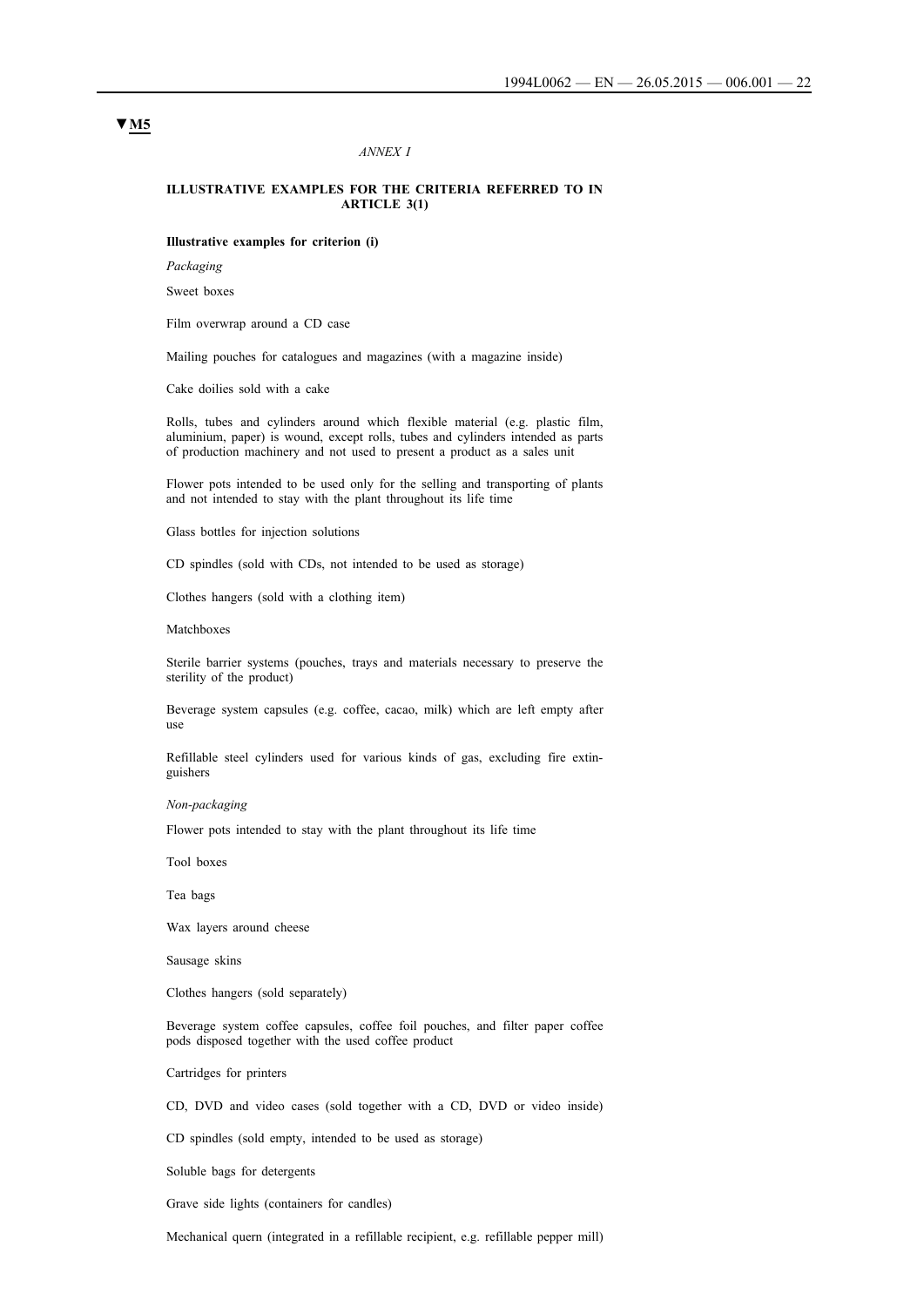## **▼M5**

## **Illustrative examples for criterion (ii)**

*Packaging, if designed and intended to be filled at the point of sale*

Paper or plastic carrier bags

Disposable plates and cups

Cling film

Sandwich bags

Aluminium foil

Plastic foil for cleaned clothes in laundries

*Non-packaging*

Stirrer

Disposable cutlery

Wrapping paper (sold separately)

Paper baking cases (sold empty)

Cake doilies sold without a cake

### **Illustrative examples for criterion (iii)**

*Packaging*

Labels hung directly on or attached to a product

*Part of packaging*

Mascara brush which forms part of the container closure

Sticky labels attached to another packaging item

Staples

Plastic sleeves

Device for measuring dosage which forms part of the container closure for detergents

Mechanical quern (integrated in a non-refillable recipient, filled with a product, e.g. pepper mill filled with pepper)

*Non-packaging*

Radio frequency identification (RFID) tags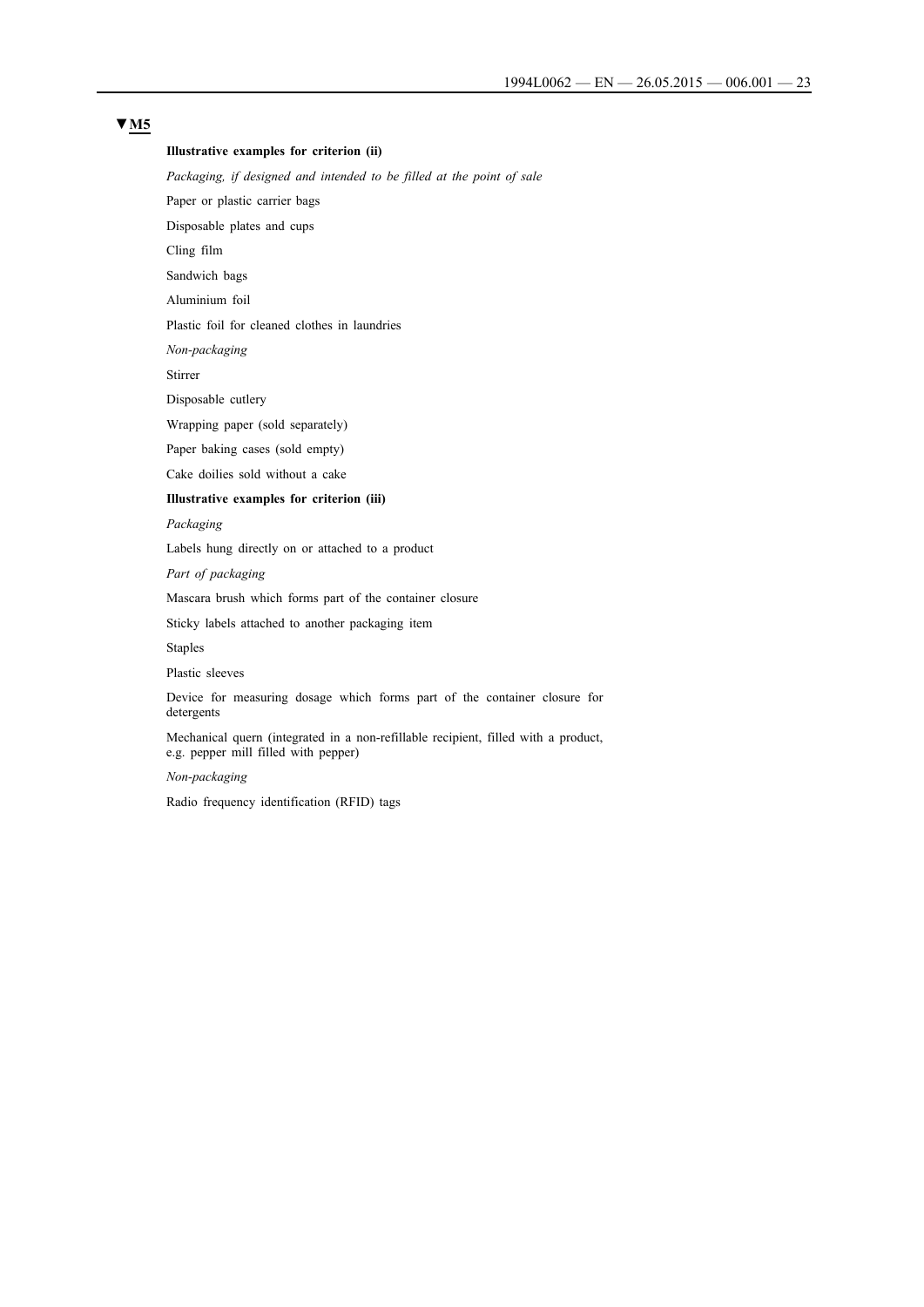#### *ANNEX II*

#### **ESSENTAIL REQUIREMENTS ON THE COMPOSITION AND THE REUSABLE AND RECOVERABLE, INCLUDING RECYCLABLE, NATURE OF PACKAGING**

#### 1. **Requirements specific to the manufacturing and composition of packaging**

- Packaging shall be so manufactured that the packaging volume and weight be limited to the minimum adequate amount to maintain the necessary level of safety, hygiene and acceptance for the packed product and for the consumer.
- Packaging shall be designed, produced and commercialized in such a way as to permit its reuse or recovery, including recycling, and to minimize its impact on the environment when packaging waste or residues from packaging waste management operations are disposed of.
- Packaging shall be so manufactured that the presence of noxious and other hazardous substances and materials as constituents of the packaging material or of any of the packaging components is minimized with regard to their presence in emissions, ash or leachate when packaging or residues from management operations or packaging waste are incinerated or landfilled.

#### 2. **Requirements specific to the reusable nature of packaging**

The following requirements must be simultaneously satisfied:

- the physical properties and characteristics of the packaging shall enable a number of trips or rotations in normally predictable conditions of use,
- possiblity of processing the used packaging in order to meet health and safety requirements for the workforce,
- fulfil the requirements specific to recoverable packaging when the packaging is no longer reused and thus becomes waste.

### 3. **Requirements specific to the recoverable nature of packaging**

(a) *Packaging recoverable in the form of material recycling*

Packaging must be manufactured in such a way as to enable the recycling of a certain percentage by weight of the materials used into the manufacture of marketable products, in compliance with current standards in the Community. The establishment of this percentage may vary, depending on the type of material of which the packaging is composed.

(b) *Packaging recoverable in the form of energy recovery*

Packaging waste processed for the purpose of energy recovery shall have a minimum inferior calorific value to allow optimization of energy recovery.

(c) *Packaging recoverable in the form of composting*

Packaging waste processed for the purpose of composting shall be of such a biodegradable nature that it should not hinder the separate collection and the composting process or activity into which it is introduced.

(d) *Biodegradable packaging*

Biodegradable packaging waste shall be of such a nature that it is capable of undergoing physical, chemical, thermal or biological decomposition such that most of the finished compost ultimately decomposes into carbon dioxide, biomass and water.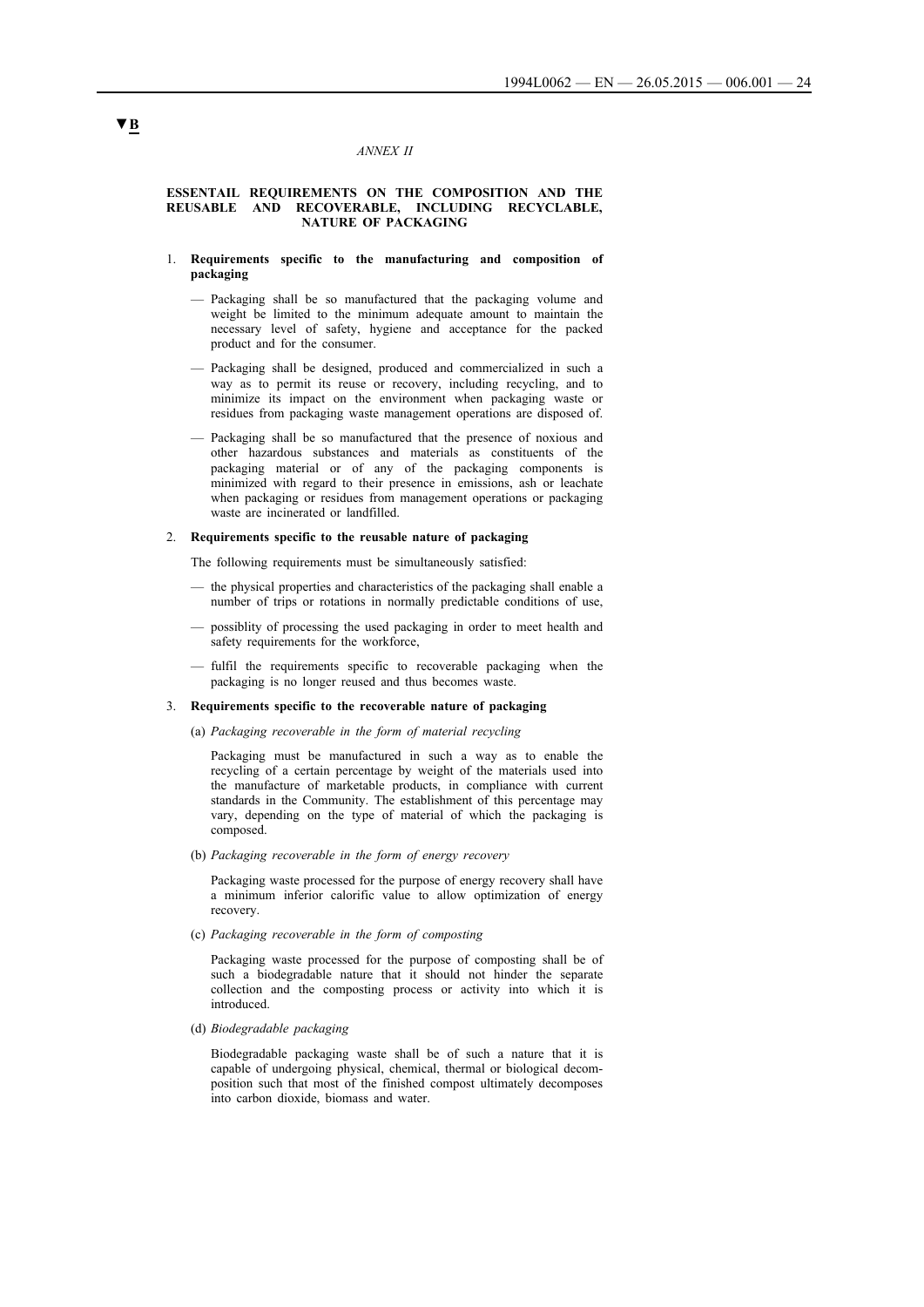## *ANNEX III*

#### **DATA TO BE INCLUDED BY MEMBER STATES IN THEIR DATABASES ON PACKAGING AND PACKAGING WASTE (IN ACCORDANCE WITH TABLES 1 TO 4)**

- 1. For primary, secondary and tertiary packaging:
	- (a) quantities, for each broad category of material, of packaging consumed within the country (produced + imported - exported) (Table 1);
	- (b) quantities reused (Table 2).
- 2. For household and non-household packaging waste:
	- (a) quantities for each broad category of material, recovered and disposed of within the country (produced  $+$  imported - exported) (Table 3);
	- (b) quantities recycled and quantities recovered for each broad category of material (Table 4).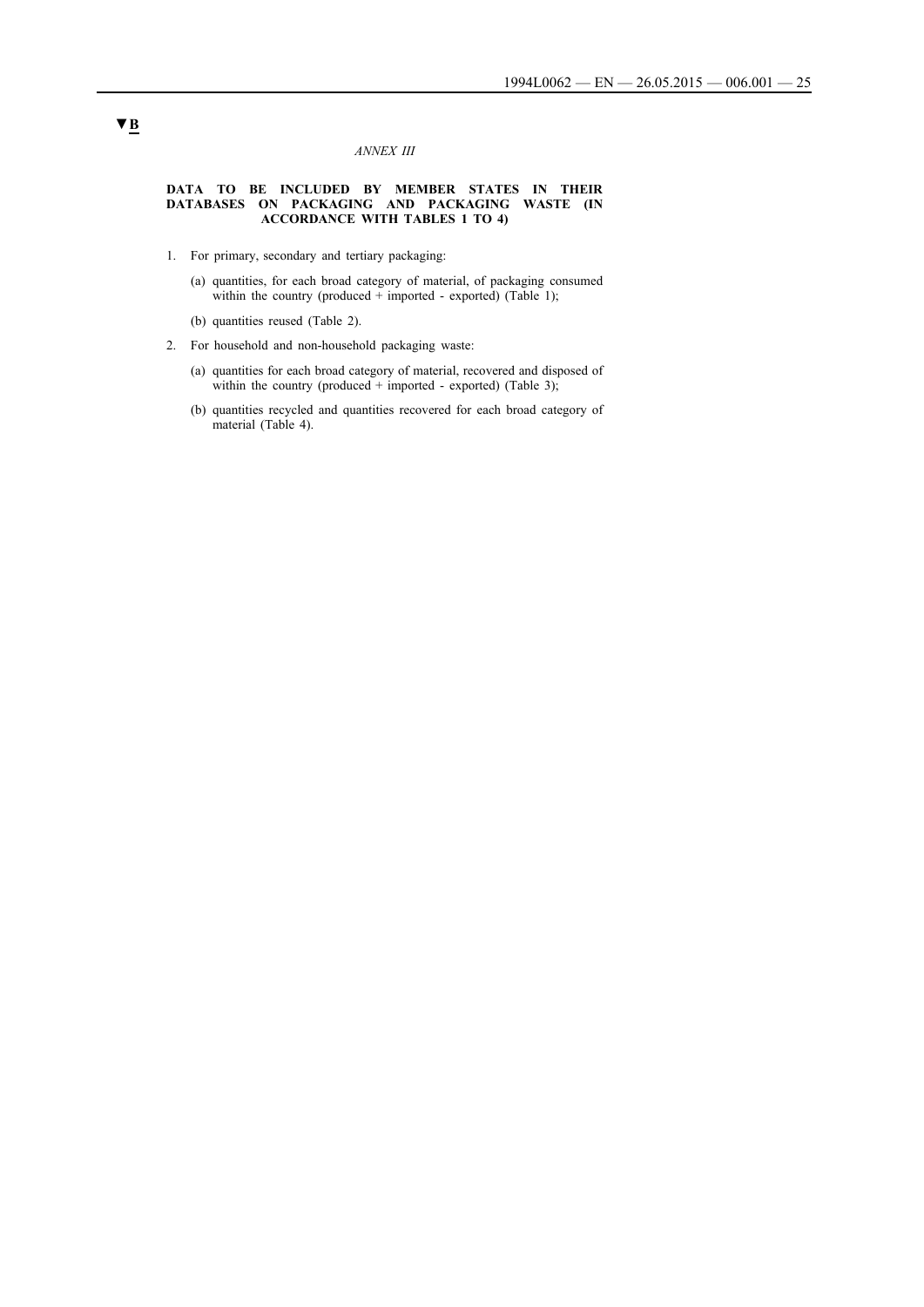#### **Quantity of packaging (primary, secondary and tertiary) consumed within the national territory**

| Tonnage<br>produced | - Tonnage<br>exported | + Tonnage<br>imported | $= Total$ |
|---------------------|-----------------------|-----------------------|-----------|
|                     |                       |                       |           |
|                     |                       |                       |           |
|                     |                       |                       |           |
|                     |                       |                       |           |
|                     |                       |                       |           |
|                     |                       |                       |           |
|                     |                       |                       |           |
|                     |                       |                       |           |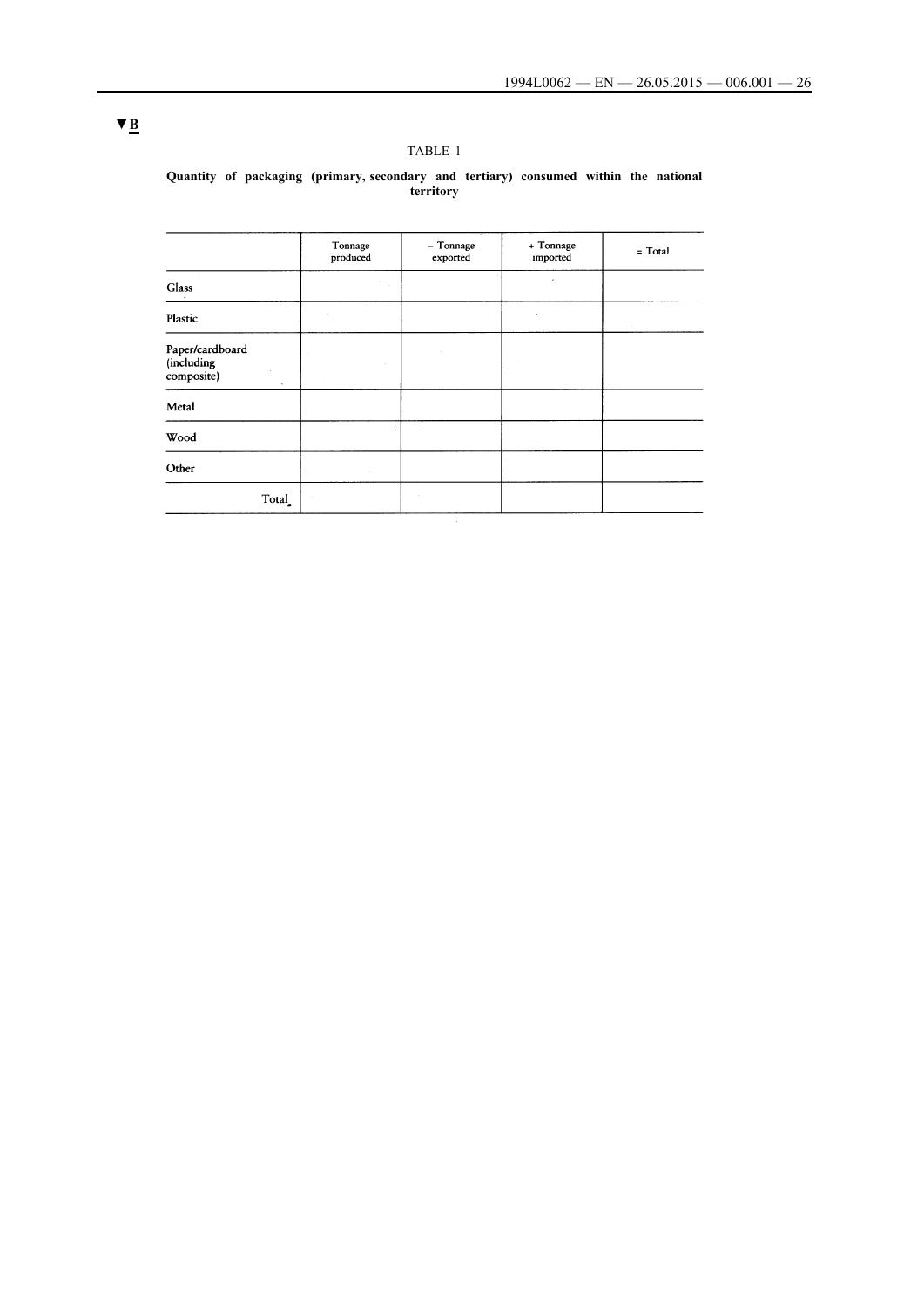## **Quantity of packaging (primary, secondary and tertiary) reused within the national territory**

|                                             | Tonnage of         | Packaging reused  |            |  |  |
|---------------------------------------------|--------------------|-------------------|------------|--|--|
|                                             | packaging consumed | $\sim$<br>Tonnage | Percentage |  |  |
| Glass                                       |                    |                   |            |  |  |
| Plastic                                     |                    |                   |            |  |  |
| Paper/cardboard<br>(including<br>composite) |                    |                   |            |  |  |
| Metal                                       |                    |                   |            |  |  |
| Wood                                        | $\bullet$          |                   |            |  |  |
| Other                                       |                    |                   |            |  |  |
| Total                                       |                    |                   |            |  |  |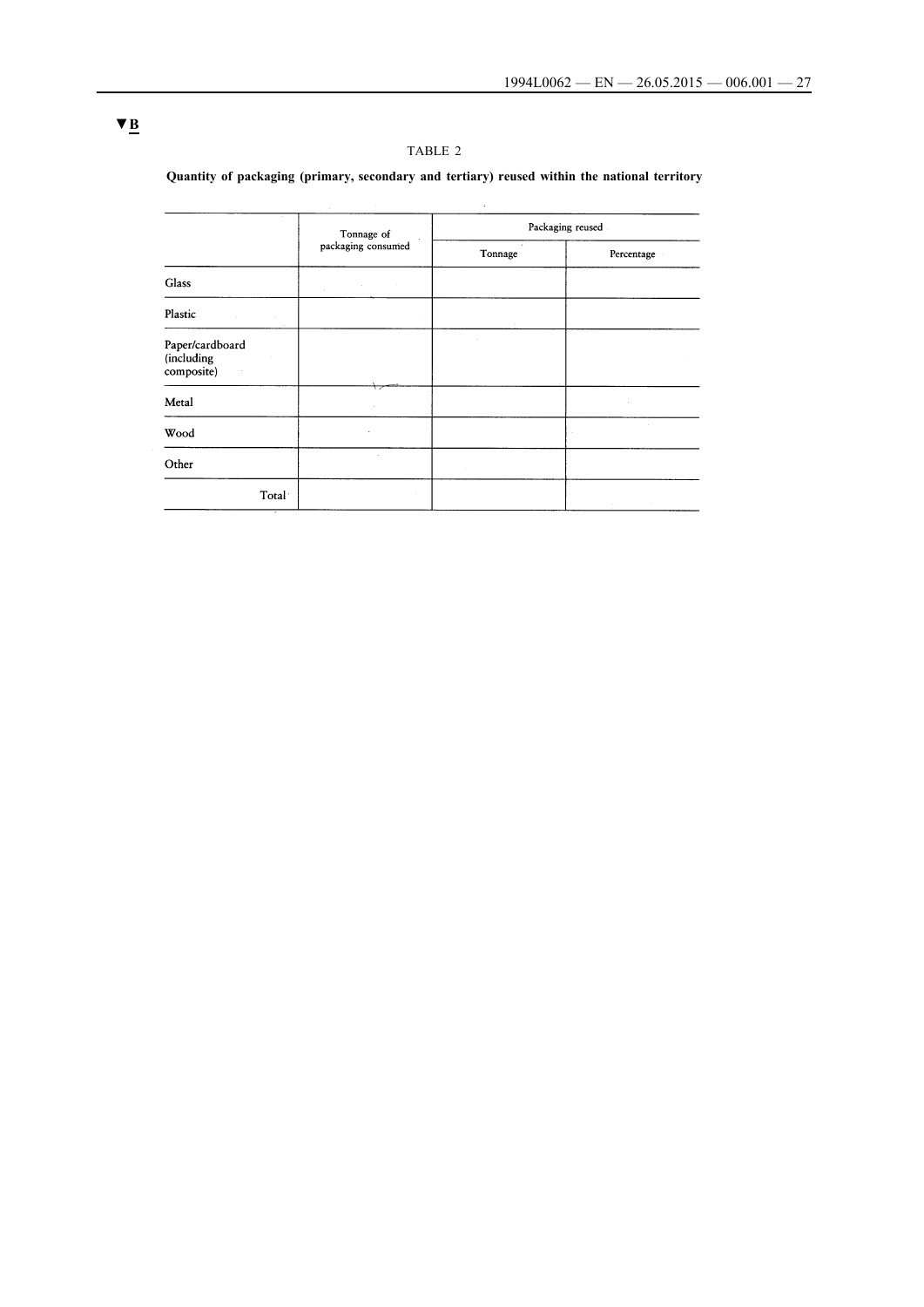## **Quantity of packaging waste recovered and disposed of within the national territory**

|                                        | Tonnage of<br>waste produced | - Tonnage of<br>waste exported | + Tonnage of<br>waste imported | $=$ Total |
|----------------------------------------|------------------------------|--------------------------------|--------------------------------|-----------|
| Household waste                        |                              |                                |                                |           |
| Glass<br>packaging                     |                              |                                |                                |           |
| Plastic<br>packaging                   |                              |                                |                                |           |
| Paper/cardboard<br>packaging           |                              |                                |                                |           |
| Cardboard composite<br>packaging       |                              |                                |                                |           |
| Metal<br>packaging                     |                              |                                |                                |           |
| Wood<br>packaging                      |                              |                                |                                |           |
| Total household<br>packaging waste     |                              |                                |                                |           |
| Non-household waste                    |                              |                                |                                |           |
| Glass<br>packaging                     |                              |                                |                                |           |
| Plastic<br>packaging                   |                              |                                |                                |           |
| Paper/cardboard<br>packaging           |                              |                                |                                |           |
| Cardboard composite<br>packaging       |                              |                                |                                |           |
| Metal<br>packaging                     |                              |                                | $\epsilon$                     |           |
| Wood<br>packaging                      | $\hat{\boldsymbol{\theta}}$  |                                |                                |           |
| Total non-household<br>packaging waste |                              |                                |                                |           |